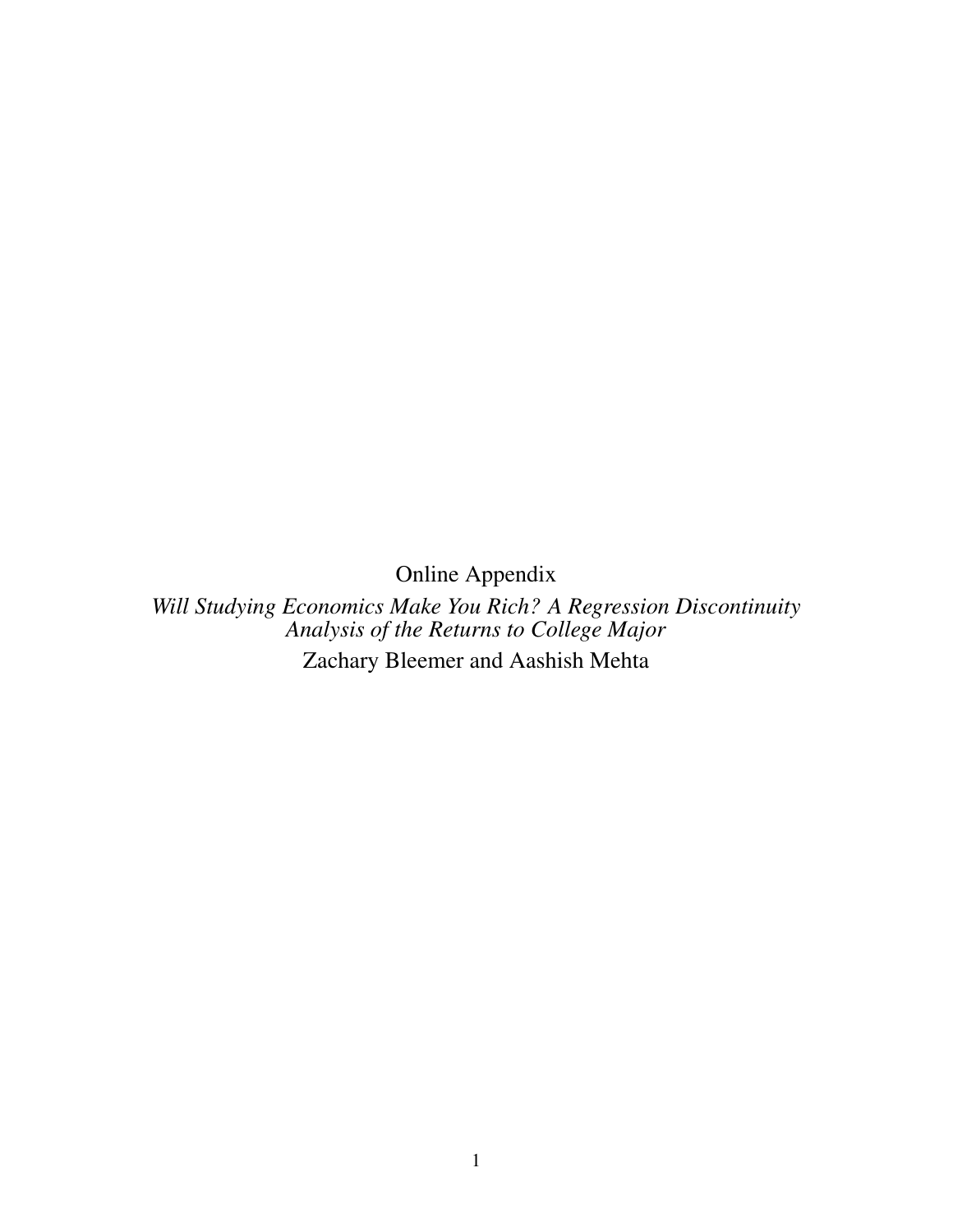<span id="page-1-0"></span>

Figure A-1: UCSC Economics Major Declaration at the Admission Threshold by Year

Note: This figure shows the annual bindingness of UCSC's economics major restriction policy by incoming cohort, providing evidence that the policy was hardly binding until the 2008 cohort, most binding in 2010, and became less binding in 2013 (when the EGPA rule may have changed). Each circle represents the percent of economics majors (y axis) among each cohort year of UCSC students who earned a given  $EGPA$  in Economics 1 and 2 (x axis). The size of each circle corresponds to the proportion of students who earned that  $EGPA$ . Cohort years are defined by year of entry. Majoring in economics indicates declaring any of UCSC's three economics major tracks: economics, global economics, or business management economics. Fit lines and beta estimate (at the 2.8 GPA threshold) from linear regression discontinuity specification; standard error (clustered by EGPA) in parentheses. Source: The UC-CHP Student Database.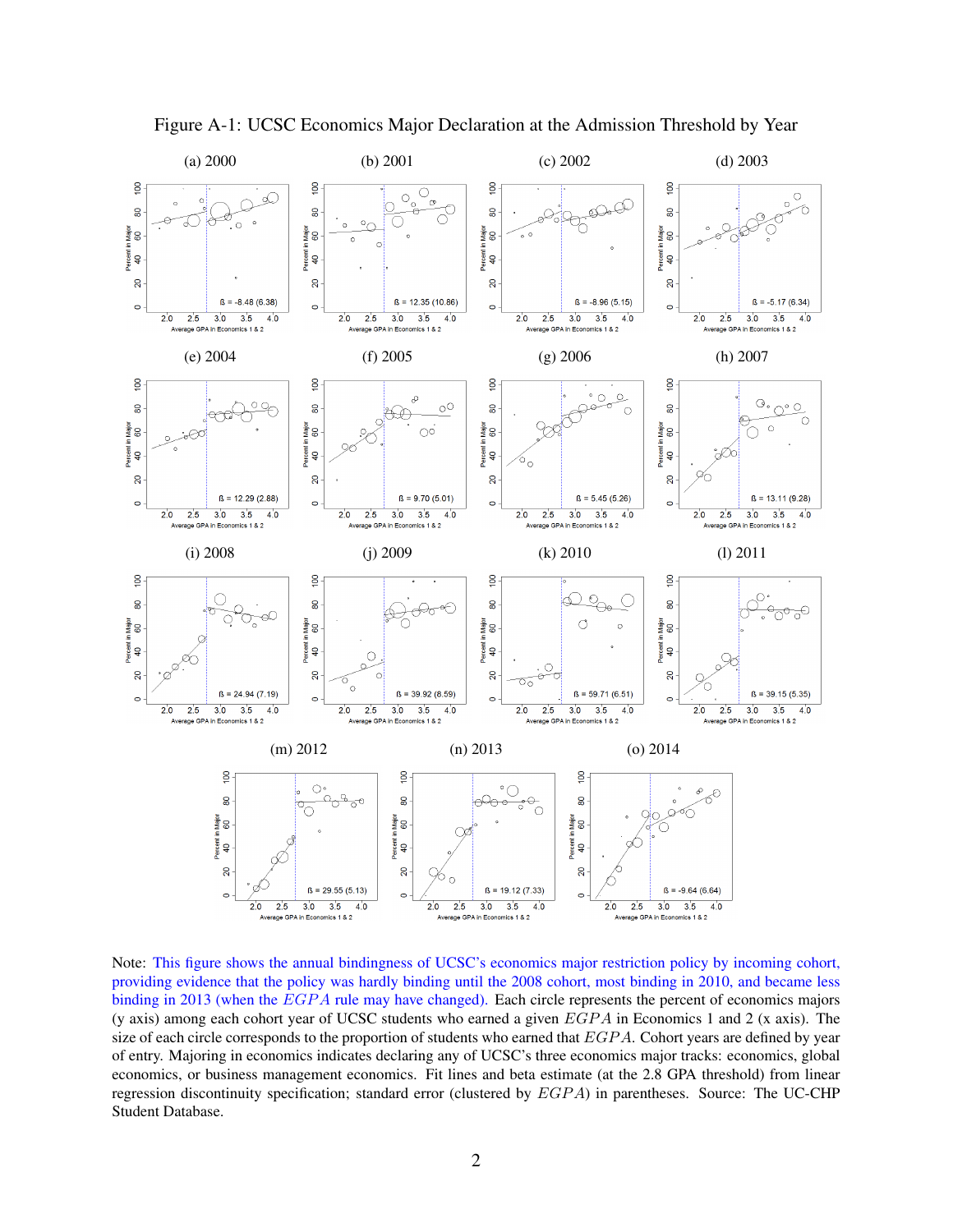Figure A-2: Trends in UCSC Economics



Note: This figure shows that the UCSC major restriction became binding following a substantial increase in student demand for the economics major leading up to and after the 2007-2008 financial crisis. This figure shows the annual proportion of UCSC freshman-admit students who enroll in Economics 1 or Economics 2 prior to the last quarter of their second year, and the proportion of those students who declare the economics major. UCSC formalized its economics major restriction in 2003; the "binding" period is defined as the years in which barely below-threshold students are estimated to be more than 20 percentage points less likely to declare the economics major than barely above-threshold students (see Figure [A-1\)](#page-1-0). Sources: The UC-CHP Student Database.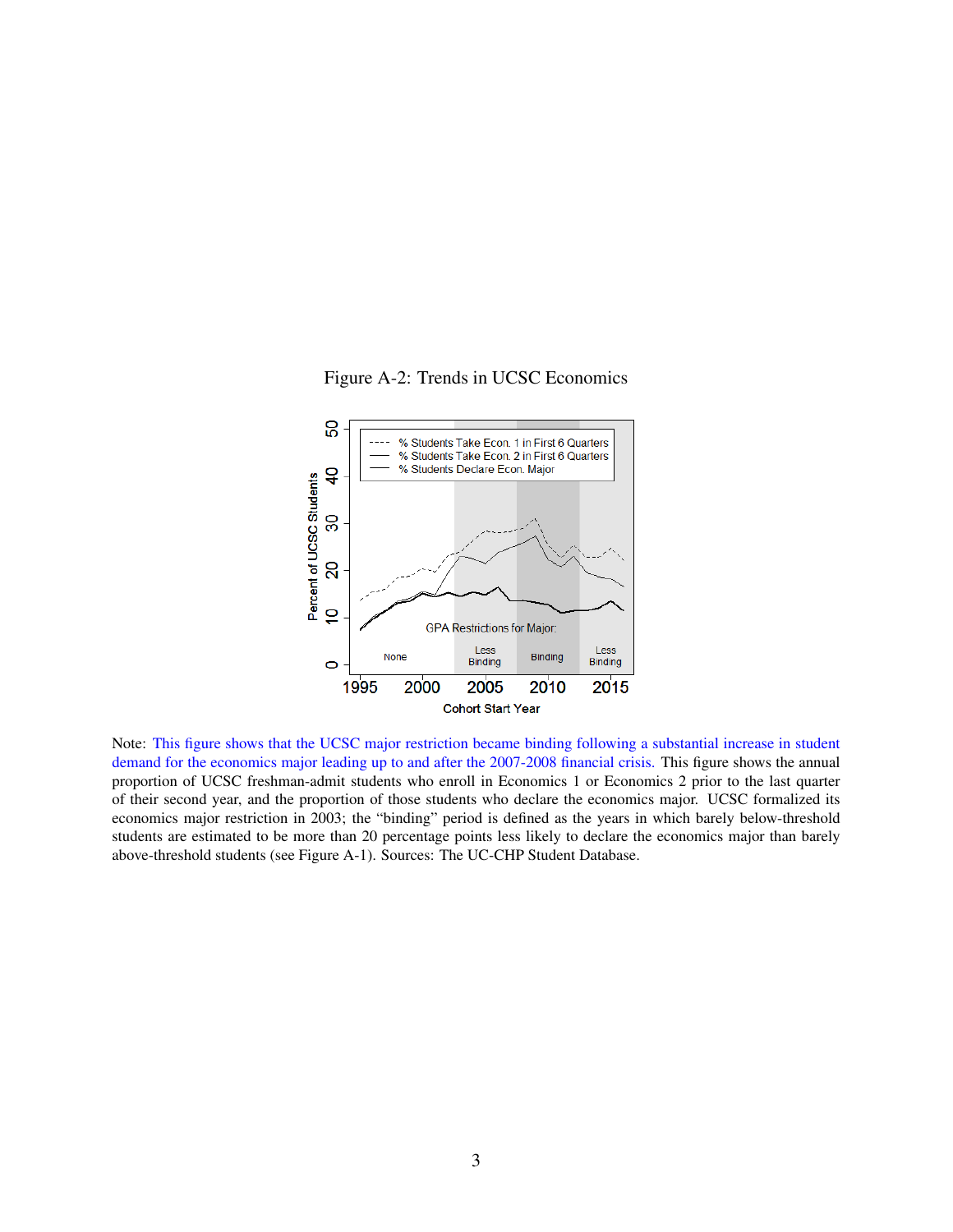## Figure A-3: Selection into Completing the Biannual UCUES Survey

<span id="page-3-0"></span>

Panel A: Sophomore/Junior Year Survey

Note: This figure shows that UCUES survey response rates (among sophomore/junior respondents and junior/senior respondents) are smooth across the threshold, as are respondents' demographic and socioeconomic characteristics projected onto predicted postgraduate wages. Each circle represents the percent of students who completed the UCUES survey (for different survey timing) or respondents' predicted wages by demographic and socioeconomic background (y axis) among 2008-2012 UCSC students who earned a given  $EGPA$  in Economics 1 and 2 (x axis). The size of each circle corresponds to the proportion of students who earned that EGPA. "Predicted Wages by Demographics" estimates each student's predicted wages by a linear regression (among 2008-2012 UCSC students outside the main sample) of 2017-2018 wages on gender-ethnicity indicators, residency status, and third-order polynomials in SAT score and mean ZIP Code income. 2017-2018 wages are the mean in EDD-covered California wages in those years, omitting zeroes. Wages are CPI-adjusted to 2018 and winsorized at 2% above and below. Fit lines and beta estimate (at the 2.8 GPA threshold) from linear regression discontinuity specification and instrumental variable specification (with majoring in economics as the endogenous variable); standard error (clustered by  $EGPA$ ) in parentheses. Source: The UC-CHP Student Database and the CA Employment Development Department.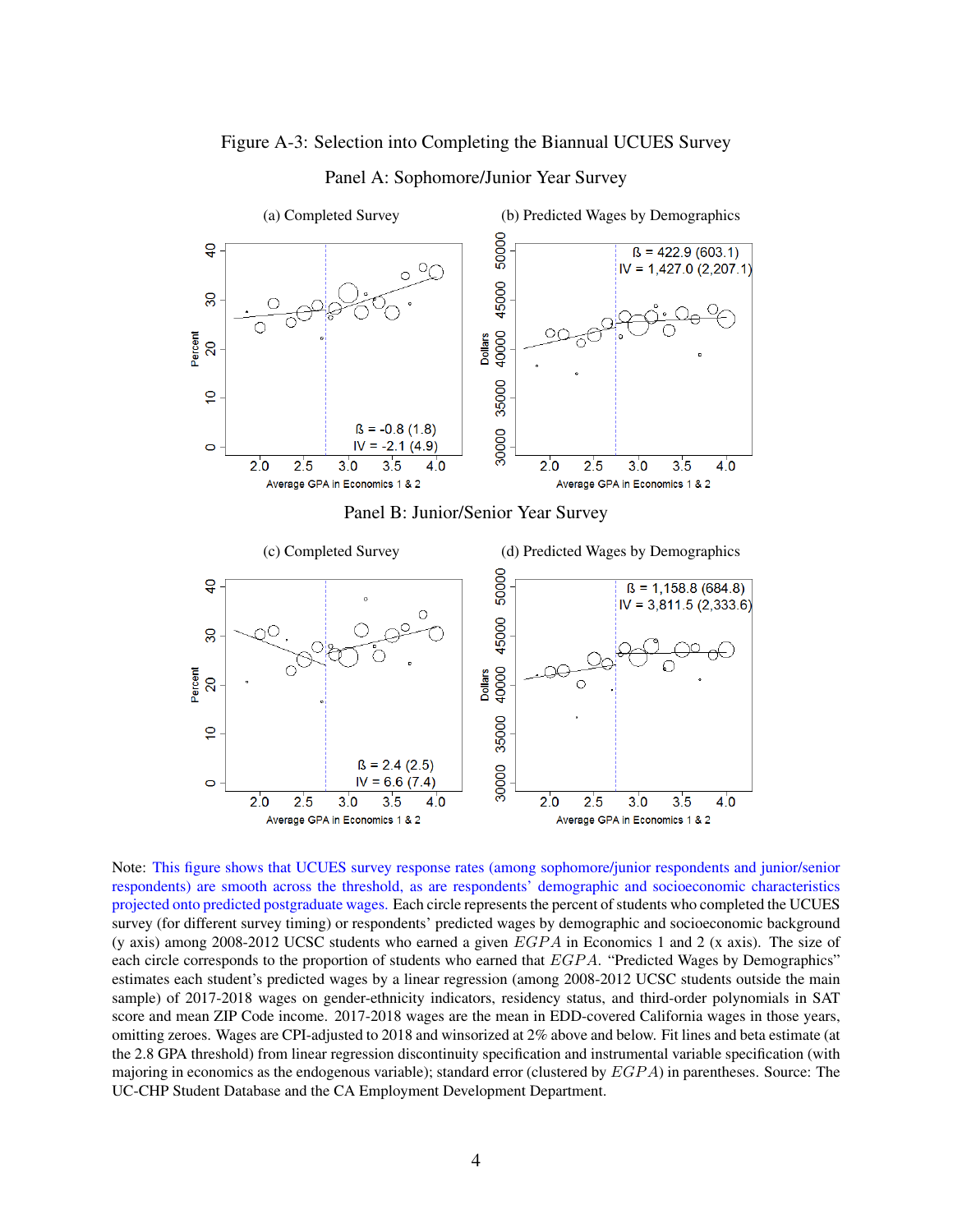

Figure A-4: Grade Distribution of Potential Economics Majors

Note: This figure shows the distribution of UCSC Economics 1 and 2 grades (EGPAs), showing the absence of a pattern suggesting that students manipulated their grades above the GPA threshold. Panel (a) shows the cumulative distribution of Economics 1 and 2 EGPAs for three cohorts of freshman-admit UCSC students: 2000-2002, 2003-2007, and 2008-2012. In **Panel (b)**, each circle represents the average Economics 2 grade (y axis) among 2008-2012 UCSC students who earned a given  $EGPA$  in Economics 1 and 2 (x axis). The size of each circle corresponds to the proportion of students who earned that  $EGPA$ . Panels (c) and (d) show the distribution of  $EGPA$ s among the 2003-2007 cohorts (when the major restriction policy was less-binding) and the 2008-2012 cohorts. Source: The UC-CHP Student Database.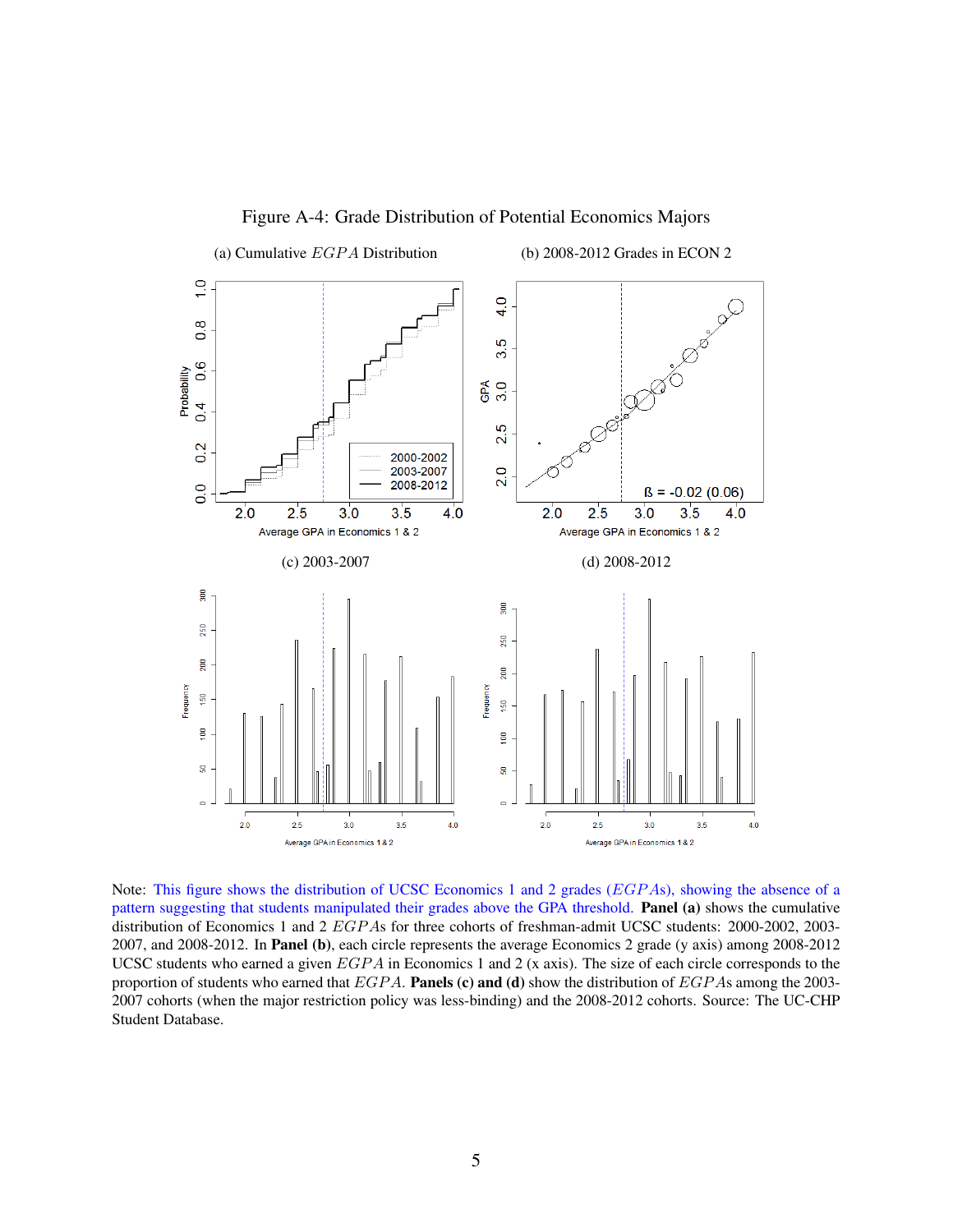

Figure A-5: Baseline Balance at the Economics Major Eligibility Threshold

Note: This figure shows that 2008-2012 UCSC students' socioeconomic characteristics were smooth across the economics GPA threshold, separately and together in a one-dimensional prediction of early-career earnings. Each circle represents the mean demographic or socioeconomic characteristic (y axis) among 2008-2012 UCSC students who earned a given  $EGPA$  in Economics 1 and 2 (x axis). The size of each circle corresponds to the proportion of students who earned that EGPA. For the 4 percent UC students who submit ACT test scores instead of SAT scores, or SAT scores on a 1600 point basis, the scores are converted to 2400-point SAT scores using standard concordance tables. ZIP Codes are from students' applications, and are matched to reported mean adjusted gross income in their application year. "Predicted Wages" estimates each student's predicted wages by a linear regression (among 2008-2012 UCSC students who did *not* complete Economics 1 and 2) of 2017-2018 wages on gender-ethnicity indicators, residency status, and third-order polynomials in SAT score and mean ZIP Code income. Predicted wages are restricted to students with observed 2017-2018 wages. 2017-2018 wages are the mean in EDD-covered California wages in those years, omitting zeroes; wages are CPI-adjusted to 2018 and winsorized at 2% above and below. EGP As below 1.8 are omitted, leaving 2,839 students in the sample (2,446 with observed wages). Fit lines and beta estimate (at the 2.8 GPA threshold) from linear regression discontinuity specification; standard error (clustered by  $EGPA$ ) in parentheses. Sources: The UC-CHP Student Database, IRS SOI, and the CA Employment Development Department.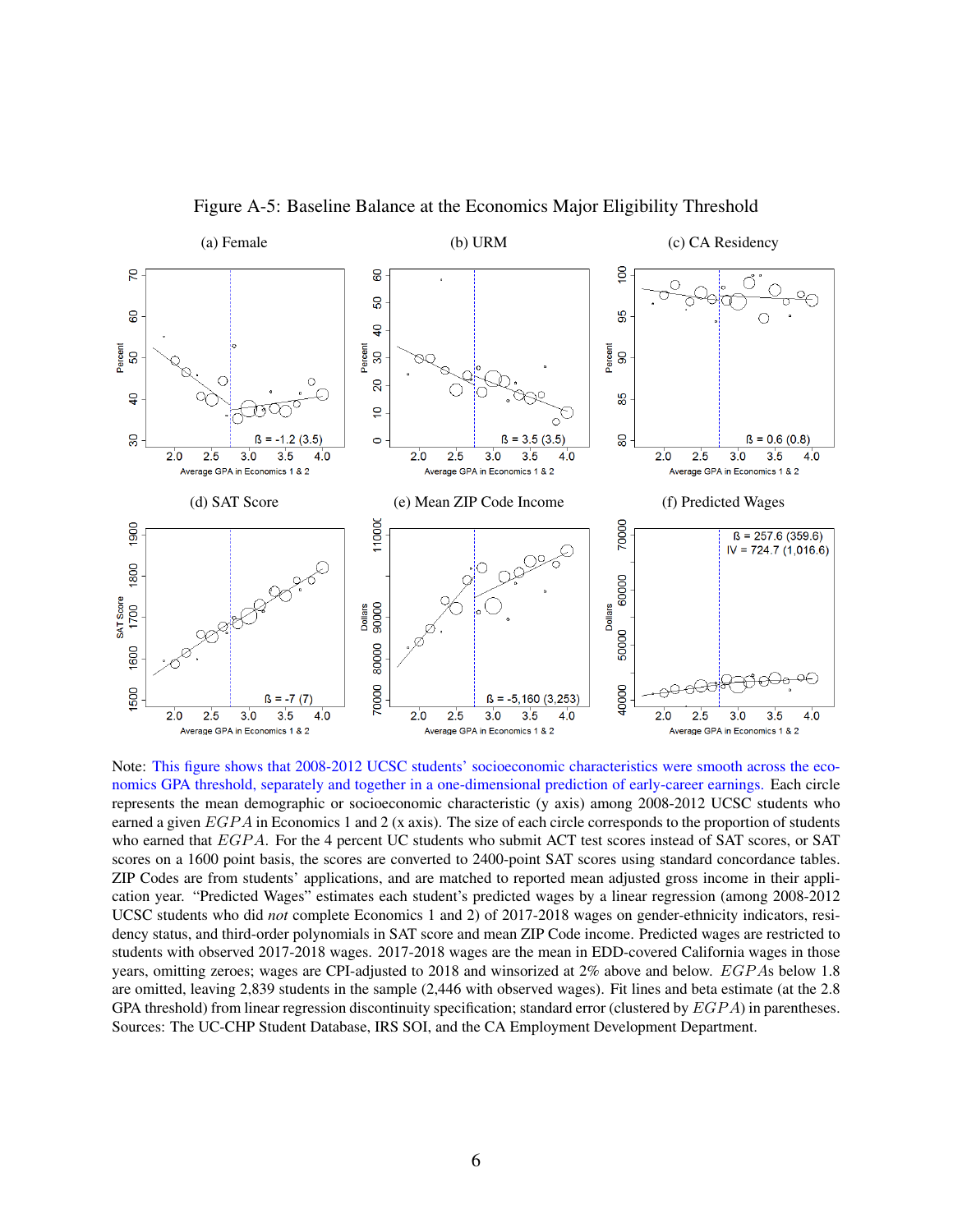Figure A-6: Placebo Tests: Treatment Effect on Major and Wages with No Restriction or Less-Binding Restriction



Panel A: 2000-2002 Cohorts (No Restriction)

Note: This figure presents two placebo tests showing (A) that major choice and wages were smooth across the 2000- 2002 2.8 EGP A threshold (prior to the policy's initial implementation) and (B) both slightly discontinuous in 2003- 2007 (during the policy's less-binding phase), generating a similar (but noisy) instrumental variable estimate of the impact of economics major choice on early-career wages. Each circle represents the proportion of economics majors or mean annual wages of UCSC students (y axis) among those who earned a given  $EGPA$  in Economics 1 and 2 (x axis), restricted to the 2000-2002 or 2003-2007 UCSC cohorts. The size of each circle corresponds to the proportion of students who earned that EGPA. EGPAs below 1.8 are omitted. UCSC did not restrict the economics department to the 2000-2002, and only maintained a loosely-binding major restriction for the 2003-2007 cohorts. Wages are presented for each cohort when they were approximately the same age as in the main analysis. 2008-2009 and 2012-2013 wages are the mean in EDD-observed California wages in those years; individuals with no wages in one year are assigned the other year's wages, and those with no observed wages in either are omitted. Wages are CPIadjusted to 2018 and winsorized at 2% above and below. Fit lines and beta estimate (at the 2.8 GPA threshold) from linear regression discontinuity specification and instrumental variable specification (with majoring in economics as the endogenous variable); standard error (clustered by EGPA) in parentheses. Source: The UC-CHP Student Database and the CA Employment Development Department.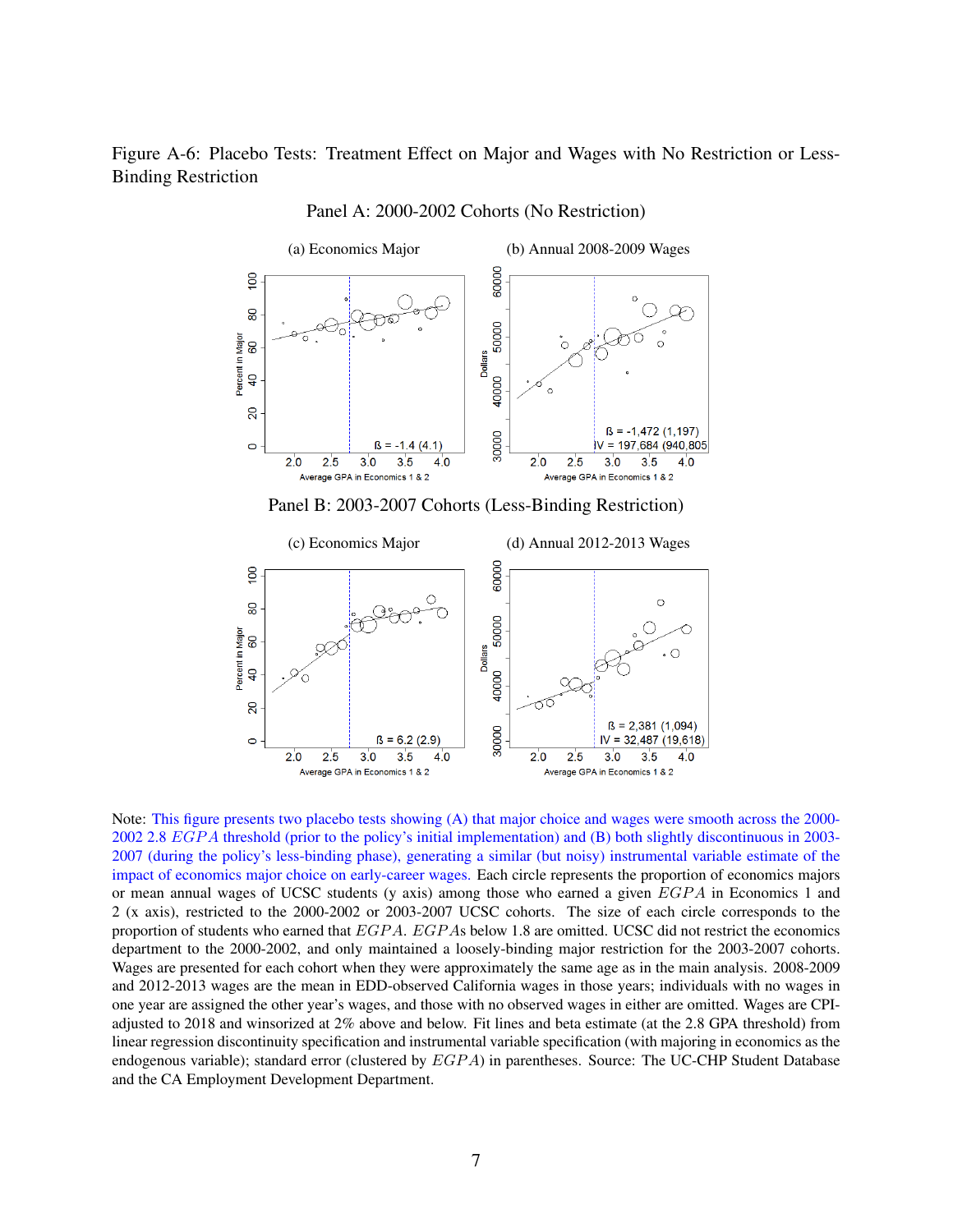

Figure A-7: Earnings Effect Heterogeneity at the Economics GPA Threshold, 2008-2012

Note: This figure shows that the wage return to majoring in economics is of similar magnitude when measured among male and female students or among underrepresented minority (URM) and non-URM students, is of similar magnitude when measured in 2017 or 2018, and appears somewhat larger for earlier (andthus older) cohorts. Each circle represents the mean annual wages of UCSC students (y axis) among 2008-2012 UCSC students who earned a given  $EGA$  in Economics 1 and 2 (x axis). The size of each circle corresponds to the proportion of students who earned that  $EGPA$ . Panels (a) to (d) restrict the sample to male, female, URM (Black, Hispanic, or Native American), and non-URM students, respectively. Panels (e) and (f) measure wages in 2017 or 2018, respectively; all other panels measure wages as the mean between EDD-observed 2017 and 2018 California wages in those years, where individuals with no wages in one yearare assigned the other year's wages. Panels (g) and (h) restrict the sample to only the 2010-2012 and the 2008-2010 cohorts, respectively. EGPAs below 1.8 are omitted. Wages are CPI-adjusted to 2018 and winsorized at 2% above and below. Fit lines and beta estimate (at the 2.8 GPA threshold) from linear regressiondiscontinuity specification and instrumental variable specification (with majoring in economics as the endogenous variable); standard error (clustered by  $EGPA$ ) in parentheses. Source: The UC-CHP Student Database and the CA Employment Development Department.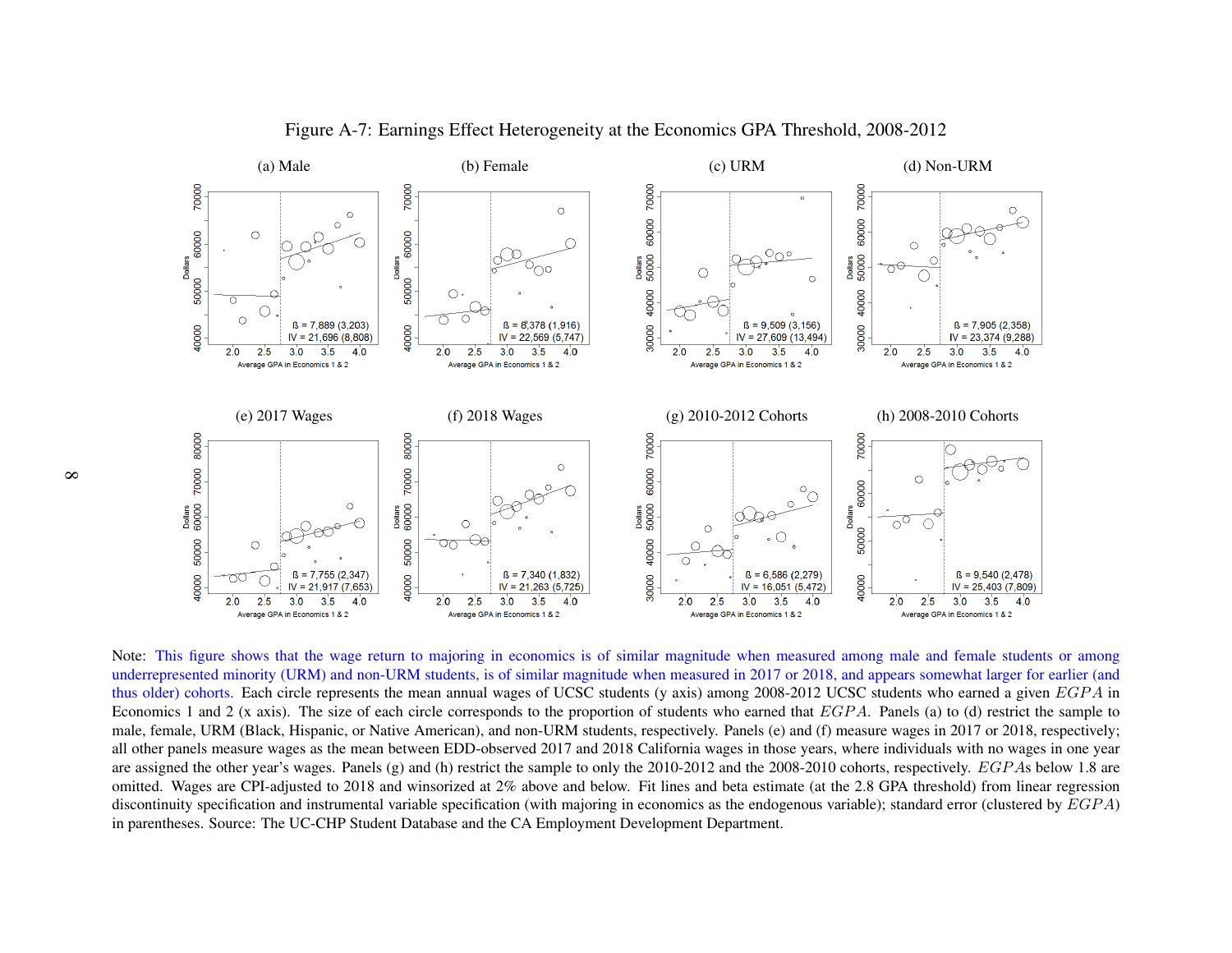



Note: This figure shows that the relative observational return to majoring in economics increases with age in workers' 20s and 30s and remains large throughout workers' careers, resulting in a \$536,000 observational net present value of majoring in economics (relative to barely above-threshold UCSC students' distribution of second-choice majors). This figure shows annual median wages of economics majors and other majors (weighted by policy compliers' counterfactual likelihood of earning that major; see Figure [6\)](#page--1-0) by age among all 22-62 ACS respondents between 2009 and 2018, CPI-adjusting wages to 2018 dollars. The "Age 22-62 NPV" is the net present value (at age 22) of majoring in economics, assuming that a worker working full-time and full-year would receive the median economics wage at each age between 22 and 62 if she majors in economics and the weighted other majors' median wage at each age otherwise (and assuming a 3 percent discount rate). The shaded area overlaps with our observed sample, enabling empirical validation. Wages are CPI-adjusted to 2018 and winsorized at 2% above and below. Sources: The UC-CHP Student Database and the American Community Survey [\(Ruggles et al.,](#page--1-1) [2020\)](#page--1-1).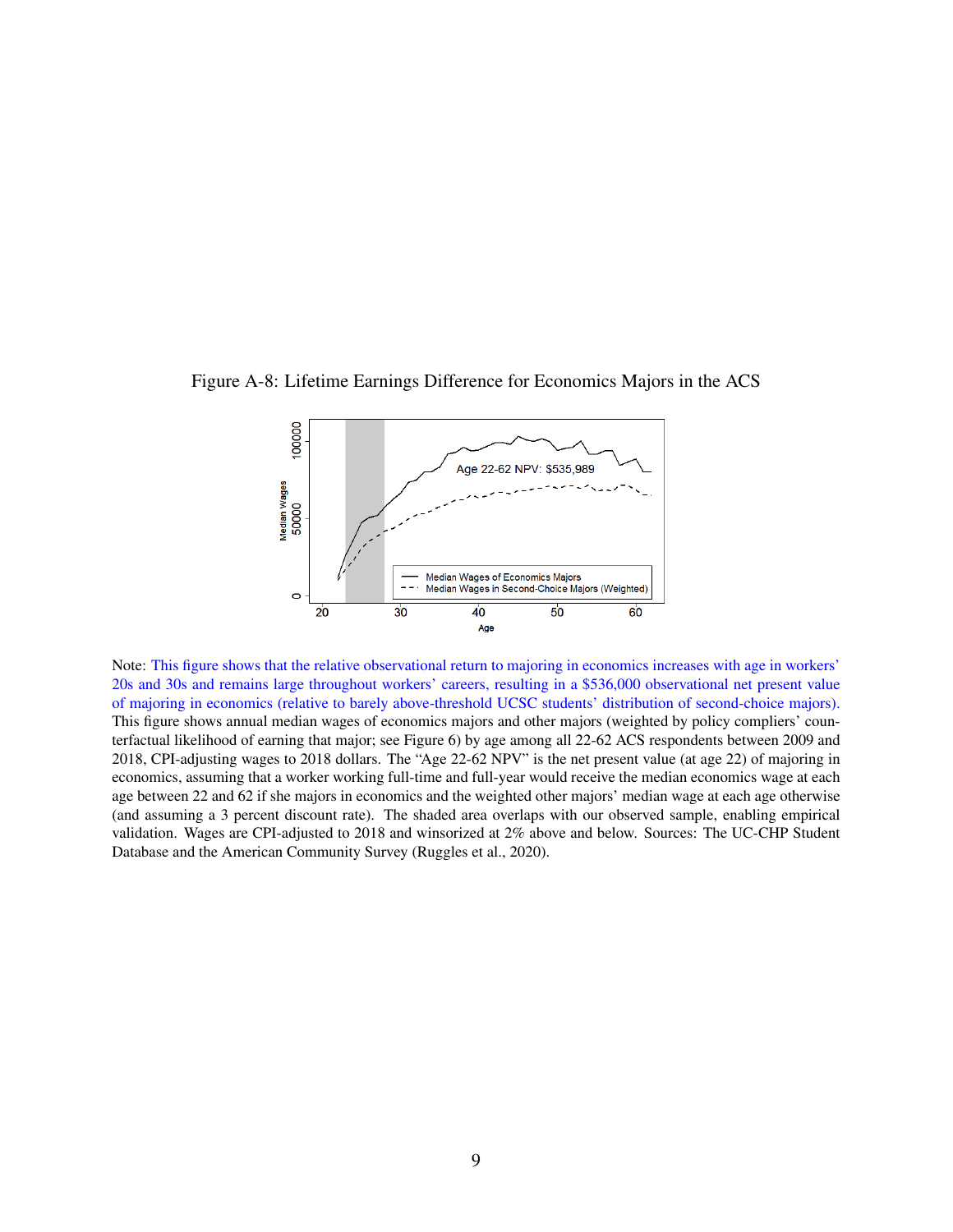

Figure A-9: California Employment at the Economics GPA Threshold, 2008-2012

Note: This figure shows that 2017-2018 California employment is high (over 85 percent) for UCSC students near the GPA threshold, with some evidence (depending on specification) of slightly increased employment likelihood just above the economics GPA threshold. Each circle represents the percent of 2017-2018 California employment (y axis) among 2008-2012 UCSC students who earned a given  $EGPA$  in Economics 1 and 2 (x axis). The size of each circle corresponds to the proportion of students who earned that EGPA. Employment is defined as earning non-zero EDD wages in either 2017 or 2018. EGPAs below 1.8 are omitted. Fit lines and beta estimate (at the 2.8 GPA threshold) from linear regression discontinuity specification and instrumental variable specification (with majoring in economics as the endogenous variable); standard error (clustered by EGPA) in parentheses. Source: The UC-CHP Student Database and the CA Employment Development Department.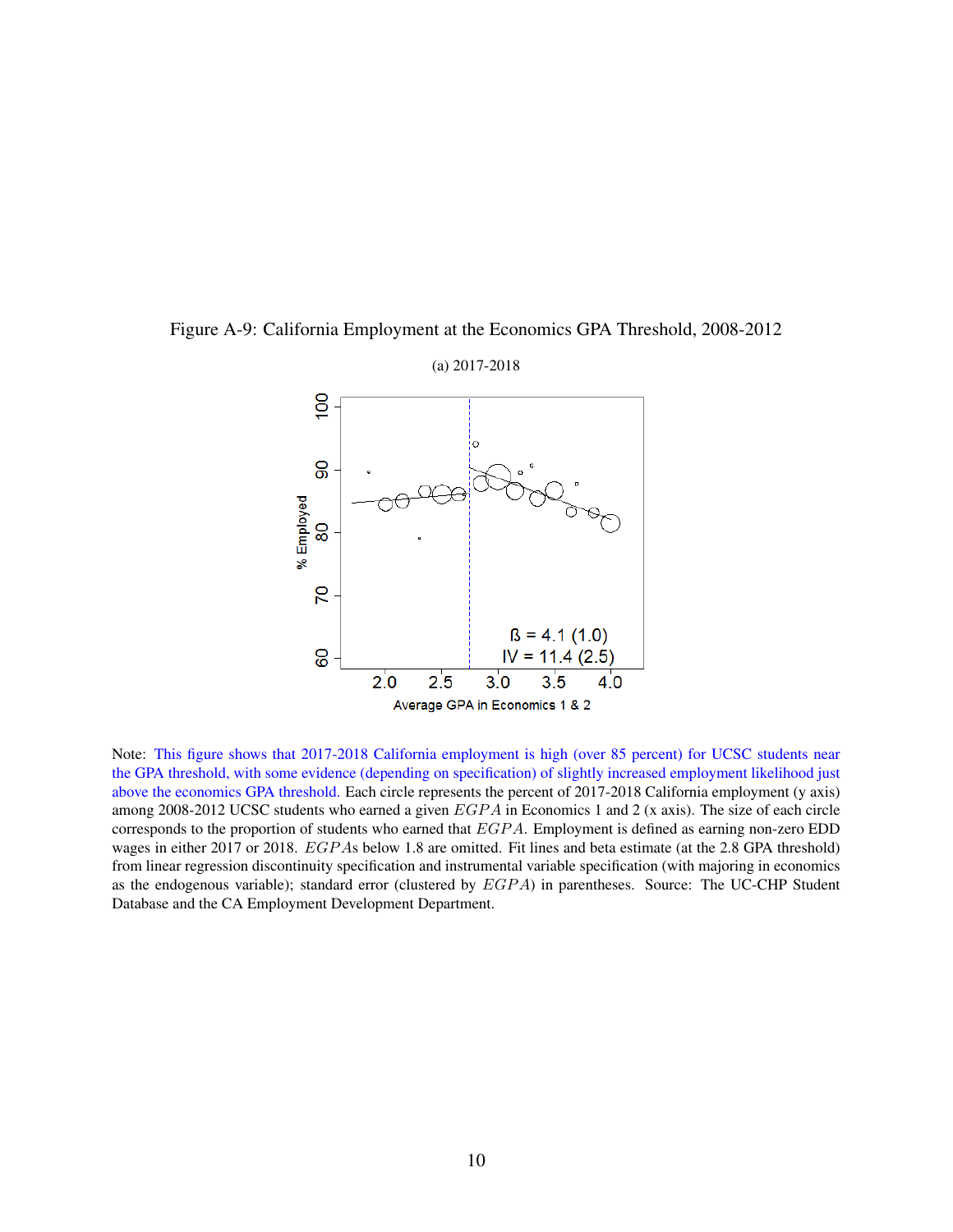

Figure A-10: Effect of Economics Major Access on Other Educational Outcomes

Note: This figure shows that barely above-threshold UCSC students had larger classes but spent similar time studying when compared to below-threshold peers. They also had smooth (or slightly lower) average grades, average grades compared to their peers, and average grades partialing out course fixed effects (from a two-way FE model). This suggests both both that students' educational intensity and performance cannot explain their labor market success and that the students hardly (if at all) struggled in the courses they were nearly restricted from. Each circle represents the mean educational characteristic (y axis) among 2008-2012 UCSC students who earned a given  $EGPA$  in Economics 1 and 2 (x axis). The size of each circle corresponds to the proportion of students who earned that  $EGPA$ . Median class size measured by course department, number, and term. Number of hours studying per week measured among 789 in-sample UCUES survey respondents in their third or fourth year (the survey is biannual). Years enrolled measures the number of academic years (of the seven following high school graduation) in which the student is observed as enrolled in NSC but has not yet earned a Bachelor's degree. Standard GPA is a weighted average over students' grades by units. Standardized Relative GPA is the credit-unit-weighted average over students' within-course standardized grades (using course grade means and standard deviations). GPA Net Course FEs is calculated as each student's credit-unit-weighted mean of the differences between students' grades and each course's fixed effect from a two-way fixed effect model of UCSC course grades on student and course effects, with a 2013 writing course as the omitted course. Fit lines and beta estimate (at the 2.8 GPA threshold) from linear regression discontinuity specification and instrumental variable specification (with majoring in economics as the endogenous variable); standard error (clustered by EGPA) in parentheses. Sources: The UC-CHP Student Database and the Student Experience in the Research University (SERU) database.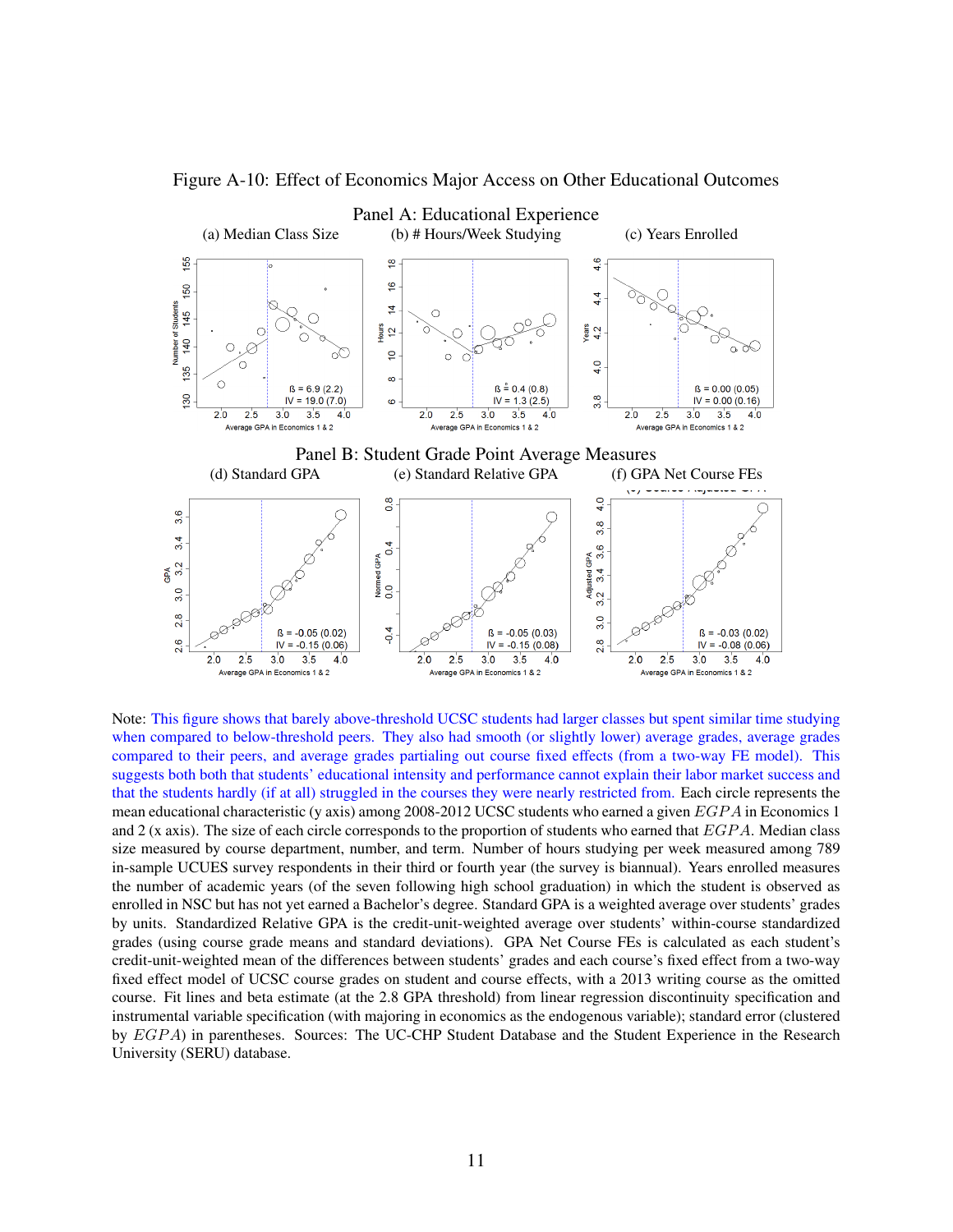## Figure A-11: Major Choice at the Economics GPA Threshold, 2008-2012



#### Panel A: Change in Major Choice

Note: This figure shows that about two-thirds of barely above-threshold policy compliers would have otherwise earned degrees in the other social sciences, and that about 8.5 of economics majors additional 13 economics courses would have otherwise been in other social science departments (though there is no net change in their number of completed mathematics and statistics courses). Each circle represents the mean percen<sup>t</sup> of students in the major area or the mean number of coursestaken in an area (y axis) among 2008-2012 UCSC students who earned a given  $EGPA$  in Economics 1 and 2 (x axis). The size of each circle corresponds to the proportion of students who earned that  $EGPA$ . Major indicators include students with multiple majors. Majoring in economics indicates declaring any of UCSC's three economics major tracks: economics, global economics, or business managemen<sup>t</sup> economics. "Other social sciences" includes all social sciences other than economics. "Math/Statistics" includes all courses in the Mathematics or Applied Mathematics and Statistics departments; "other natural sciences" includes all othernatural sciences. Source: The UC-CHP Student Database.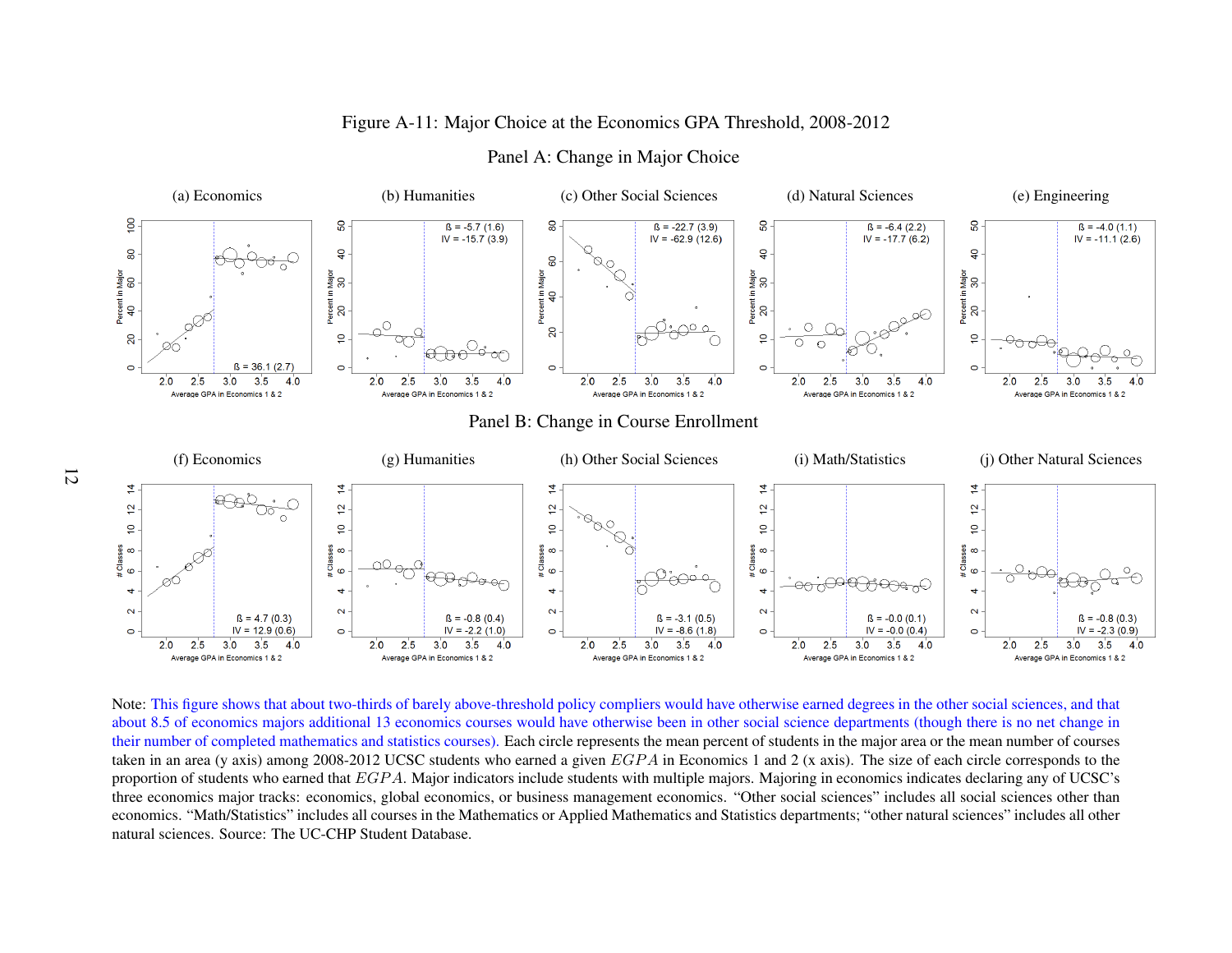



Note: This figure shows that the 13 additional economics courses taken by barely above-threshold economics majors were split between traditional economics sub-disciplines and business and finance sub-disciplines, and that economics majors took two additional quantitative methodology courses across departments. Each circle represents the mean number of courses taken in an area (y axis) among 2008-2012 UCSC students who earned a given EGPA in Economics 1 and 2 (x axis). The size of each circle corresponds to the proportion of students who earned that  $EGPA$ . Business sub-disciplines include all accounting or "business management upper division electives" as designated by UCSC, which include courses in management, finance, and marketing; traditional economics subdisciplines include all other courses in offered by the Department of Economics. Quantitative methodology courses include any course that mentions 'statistics', 'econometrics', 'psychometrics' or 'quantitative/math/research/information methods' in its title. Fit lines and beta estimate (at the 2.8 GPA threshold) from linear regression discontinuity specification and instrumental variable specification (with majoring in economics as the endogenous variable); standard error (clustered by EGPA) in parentheses. Source: The UC-CHP Student Database.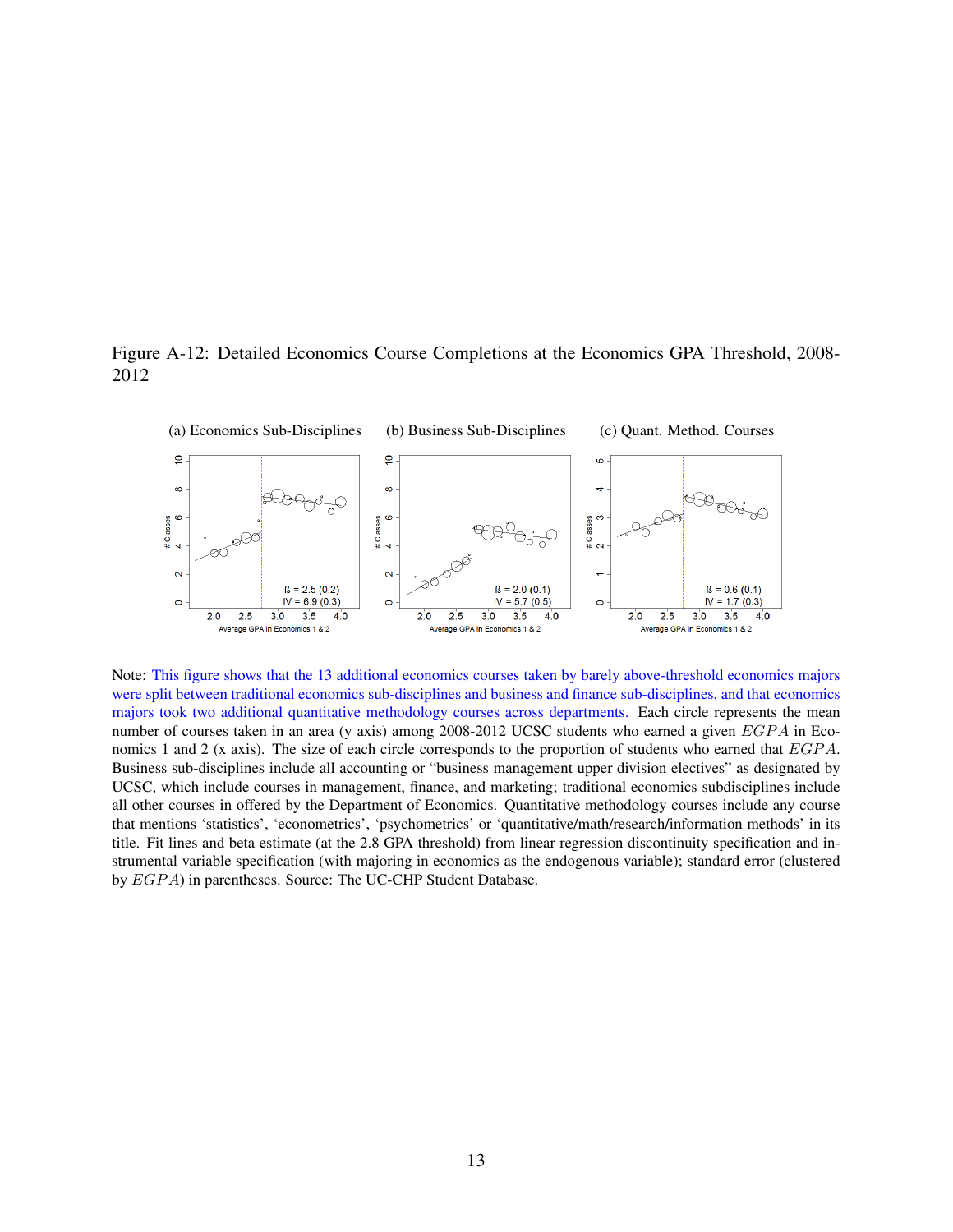Figure A-13: Histograms of Economics Courses taken by UCSC Economics Majors and Non-Majors





Note: Histograms showing the number of freshman-admit UCSC graduates from the 2008-2012 cohorts by the number of economics courses they completed. The sample is split by whether the student earned a major in economics, with 'non-majors' including (excluding) Technology and Information Management (TIM) majors in panels a and c (b and d). Panel A includes all economics courses; Panel B includes only upper-division economics courses (that is, with course numbers above 99). Course counts are winsorized at 25 for all courses and 21 for upper-division courses, with fewer than 25 students having taken more such courses. Some bars are taller than the chosen y-axis. Source: The UC-CHP Student Database.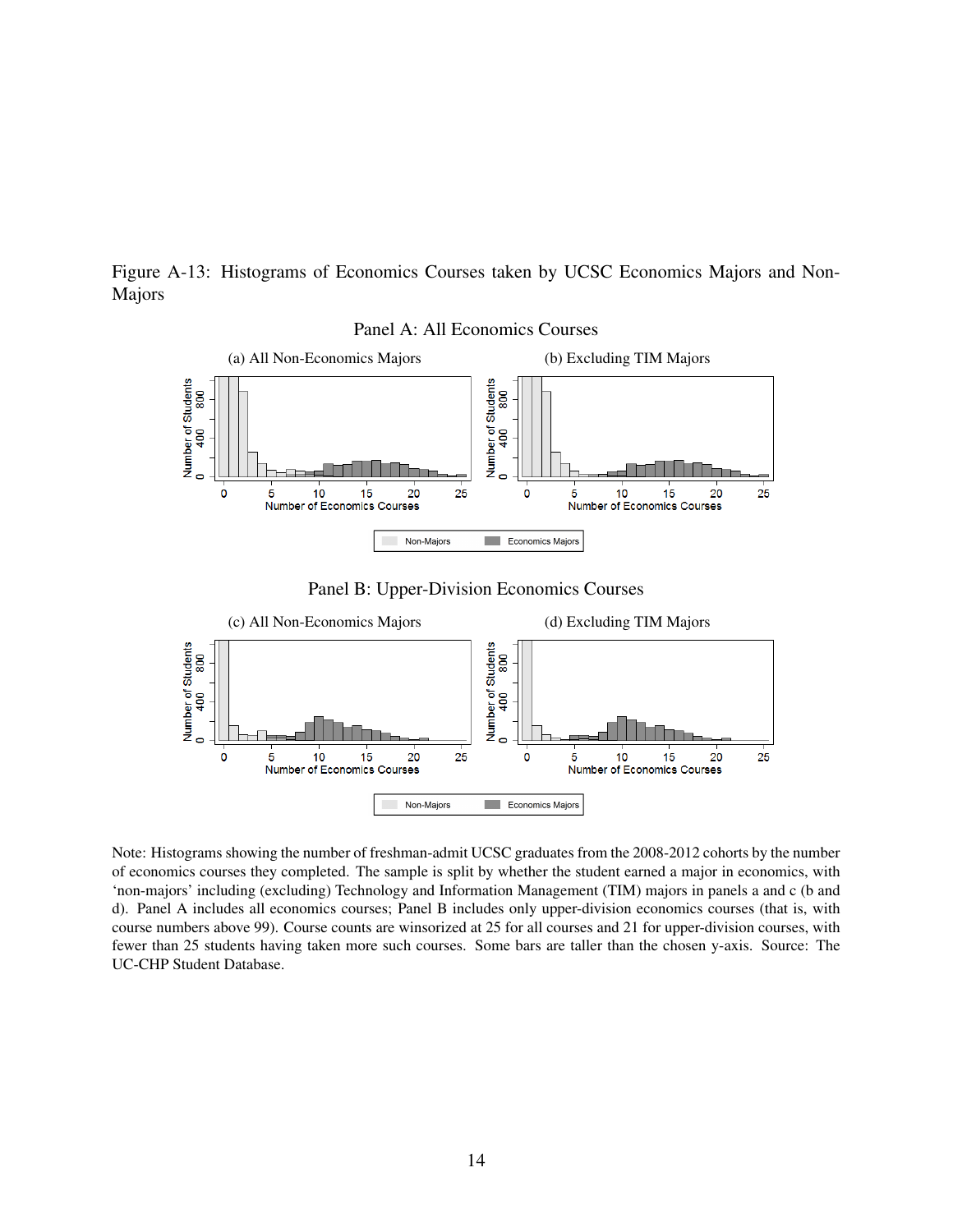<span id="page-14-0"></span>Figure A-14: Additional Specifications of the Intended Career in Business/Finance Survey Responses at the 2008-2012 Economics GPA Threshold

Panel A: Freshman UCUES Survey Responses on Intend Career in Bus/Fin.

8  $\bigcap$ င္စ  $\bigcap$  $\bigcirc$  $\overline{a}$ Percent  $\overline{8}$  $\bigcirc$  $\circ$  $Q_{\!\!Q}$  $\overline{a}$  $\circ$ ę  $B = -2.1(9.0)$  $IV = -4.8(20.4)$  $\circ$  $2.0$  $2.5$  $3.0$  $3.5\quad 4.0$ Average GPA in Econo  $nics 1 & 2$ 

(a) First-Year Respondents

Panel B: Alternative Sample Specifications of Sophomore/Junior Responses



Note: This figure shows that (A) there was no difference in *first-year* survey respondents' baseline business/finance career intentions (prior to taking many economics courses), and (B) estimated differences in sophomore-junior responses are sensitive to six 2.7-EGPA 2012 sophomore economics major "outliers" (who make up 75% of all 2.7-EGPA UCUES respondents, and all intend business/finance careers). Each circle represents the percent of students in different samples who report intending business/finance careers (y axis) among 2008-2012 UCSC students who earned a given  $EGPA$  in Economics 1 and 2 (x axis). The size of each circle corresponds to the proportion of students who earned that EGPA. Panel A is restricted to the 338 in-sample students who completed the survey in the spring of their first year; Panel B is restricted to the 874 students who completed in it in their second or third year. Panel (c) further omits six "outlier" students easily-observable in (b): they are all 2012 second-year respondents with 2.7 (belowthreshold) EGP As, economics majors, and report intending business/finance careers, which given their closeness to the threshold strongly shifts the estimated effect of majoring in economics despite their non-compliance and small number. Panel (d) instead omits all 2012 respondents, showing a similar pattern to (c). Fit lines and beta estimate (at the 2.8 GPA threshold) from linear regression discontinuity specification and instrumental variable specification (with majoring in economics as the endogenous variable); standard error (clustered by  $EGPA$ ) in parentheses. Source: The UC-CHP Student Database.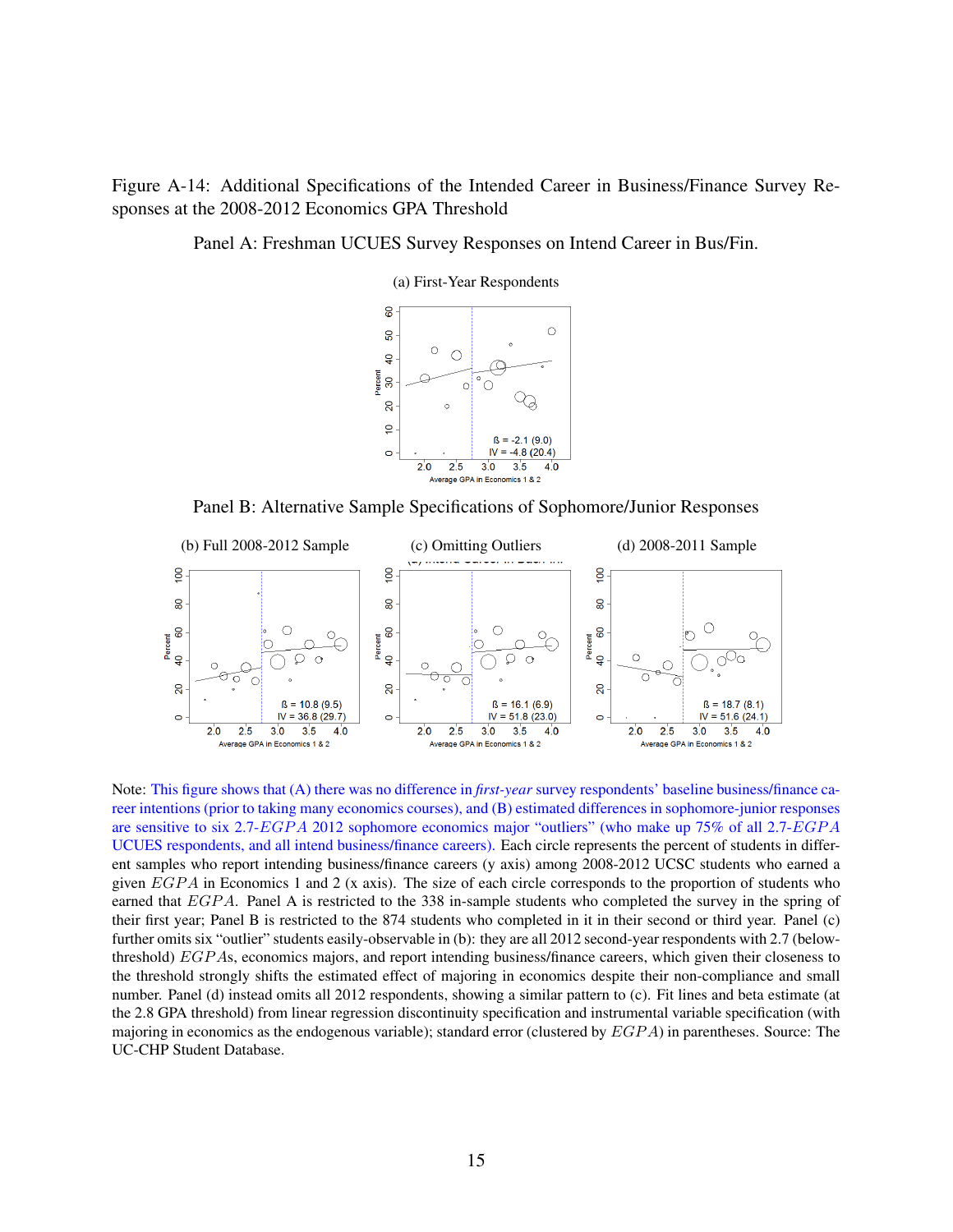Figure A-15: Share of 2008-2012 UCSC Economics Majors on the "Business Management Economics" Track



Note: This figure shows that the proportion of economics majors on the business economics track is relatively smooth across the GPA threshold, implying that the wage returns at the threshold are unlikely to arise as a result of access specifically to the business economics track changing at the GPA threshold. Each circle represents the percent of economics majors on the business management economics track (y axis) among 2008-2012 UCSC students who earned a given EGPA in Economics 1 and 2 (x axis). The size of each circle corresponds to the proportion of students who earned that EGPA. EGPAs below 1.8 are omitted, leaving 1,671 economics majors. Fit lines and beta estimate (at the 2.8 GPA threshold) from linear regression discontinuity specification and instrumental variable specification (with majoring in economics as the endogenous variable); standard error (clustered by  $EGPA$ ) in parentheses. Source: The UC-CHP Student Database.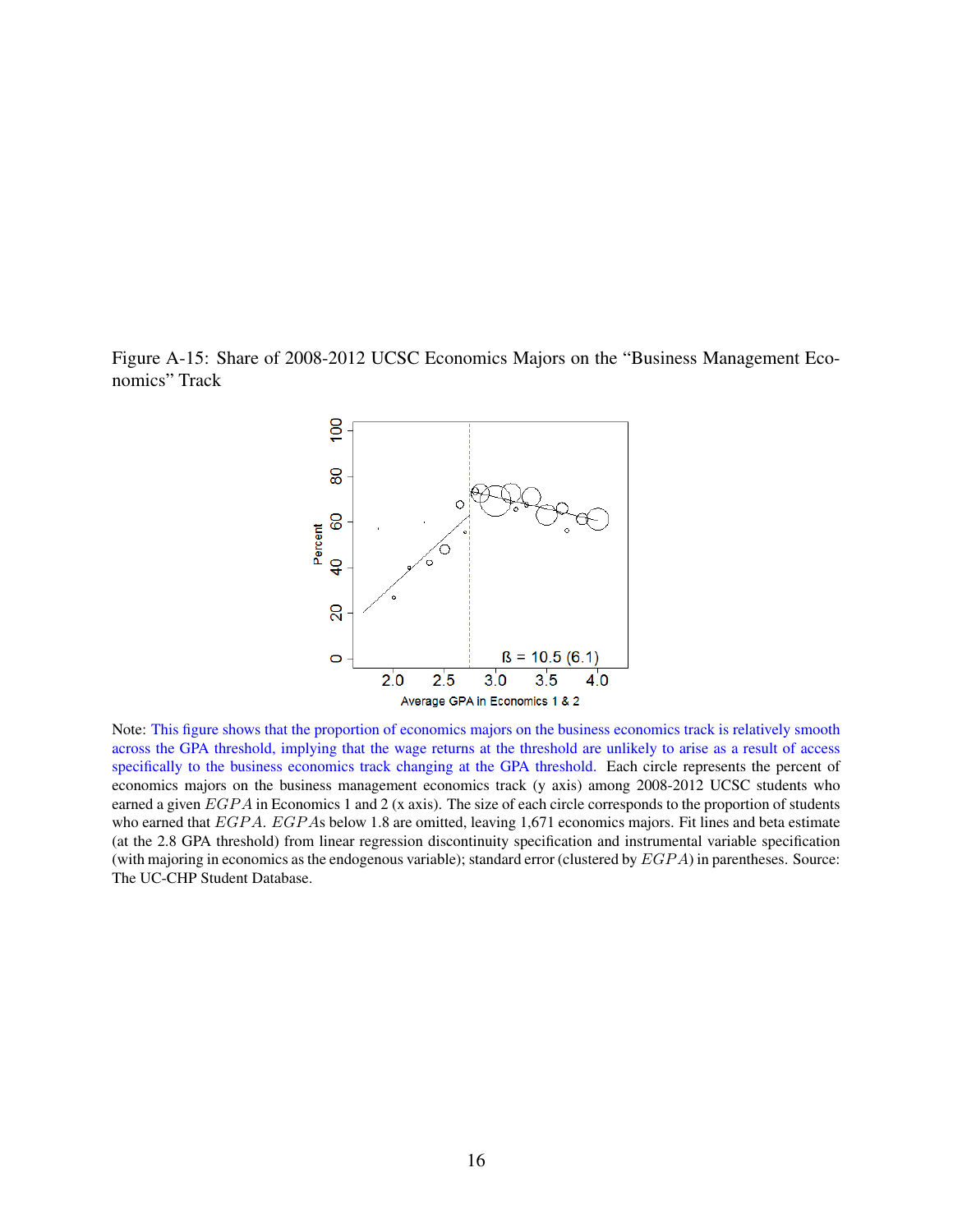# Figure A-16: Median Wages in the 2008-2012 UCSC Cohorts' Chosen Majors, Imputed from Different Samples

<span id="page-16-0"></span>

Note: This figure shows that when wages are imputed for each student by the median wages of similar-age workers with their same major choice – among the 2008-2012 main UCSC sample, among all 2008-2012 UCSC students, among all similar-age California-residing ACS respondents, or among all similar-age ACS respodents – the imputed wages increase across the GPA threshold by \$6,700 to \$8,200, similar (or slightly smaller) magnitude to the true change in students' early-career wages. Each circle represents the imputed wages associated with students' chosen majors (y axis) among 2008-2012 UCSC students who earned a given  $EGPA$  in Economics 1 and 2 (x axis). The size of each circle corresponds to the proportion of students who earned that  $EGPA$ . Wage-by-major medians are calculated using 2017-2018 wages for four groups: (a) 2008-2012 freshman-admit UCSC students who completed Economics 1 and 2; (b) all 2008-2012 freshman-admit UCSC students; (c) 23-to-27-year-olds in the 2017 ACS and 24-to-28-year-olds in the 2018 ACS employed in California; and (d) all employed ACS respondents of those same ages. Students with double majors are characterized by that double-major (irrespective of order) in both data sets, with independent wage medians for each major pair. ACS medians are weighted by sample weights. Wages are CPIadjusted to 2018 and winsorized at 2% above and below.  $EGPAs$  below 1.8 are omitted, leaving 2,839 students. Fit lines and beta estimate (at the 2.8 GPA threshold) from linear regression discontinuity specification and instrumental variable specification (with majoring in economics as the endogenous variable); standard error (clustered by EGP A) in parentheses. Sources: The UC-CHP Student Database, the CA Employment Development Department, and the American Community Survey [\(Ruggles et al.,](#page--1-1) [2020\)](#page--1-1).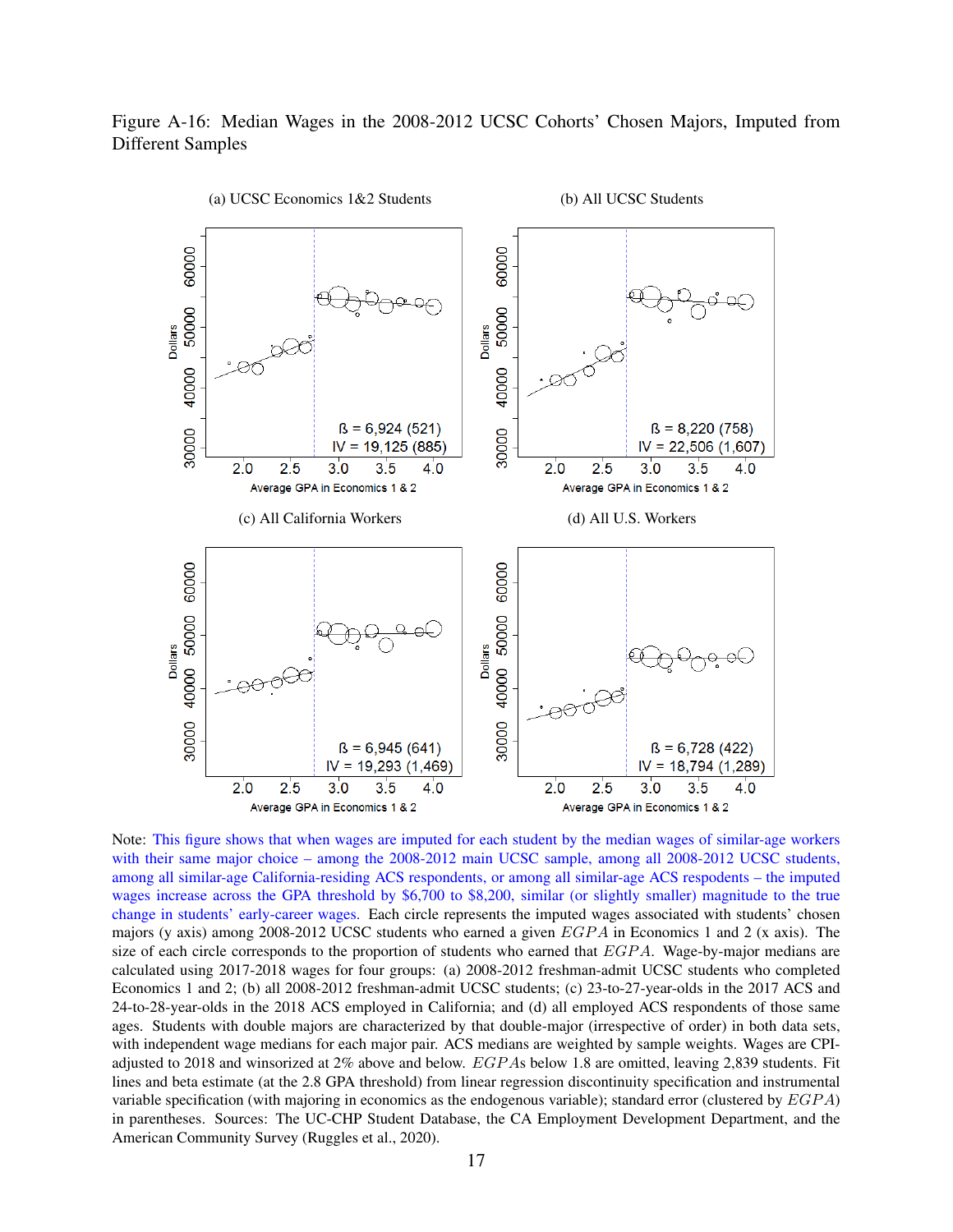## Figure A-17: Median Early-Career 2009-2010 Wages of the Majors Chosen by the 2008-2012 UCSC Cohorts



Note: This figure shows that imputing wages using wage-by-major medians (as in Figure [A-16\)](#page-16-0), but using 2009- 2010 CPI-adjusted medians from the 2000-2004 cohorts, provides highly similar estimates, implying average wage differences across majors are relatively persistent over time. Each circle represents the imputed wages associated with students' chosen majors (y axis) among 2008-2012 UCSC students who earned a given  $EGPA$  in Economics 1 and 2 (x axis). The size of each circle corresponds to the proportion of students who earned that  $EGPA$ . Wage-by-major medians are calculated using 2009-2010 wages for four groups: (a) 2000-2004 freshman-admit UCSC students who completed Economics 1 and 2; (b) all 2000-2004 freshman-admit UCSC students; (c) 23-to-27-year-olds in the 2009 ACS and 24-to-28-year-olds in the 2010 ACS employed in California; and (d) all employed ACS respondents of those same ages. Students with double majors are characterized by that double-major (irrespective of order) in both data sets, with independent wage medians for each major pair. ACS medians are weighted by sample weights. Wages are CPI-adjusted to 2018 and winsorized at 2% above and below. EGP As below 1.8 are omitted, leaving 2,839 students. Fit lines and beta estimate (at the 2.8 GPA threshold) from linear regression discontinuity specification and instrumental variable specification (with majoring in economics as the endogenous variable); standard error (clustered by EGP A) in parentheses. Sources: The UC-CHP Student Database, the CA Employment Development Department, and the American Community Survey [\(Ruggles et al.,](#page--1-1) [2020\)](#page--1-1).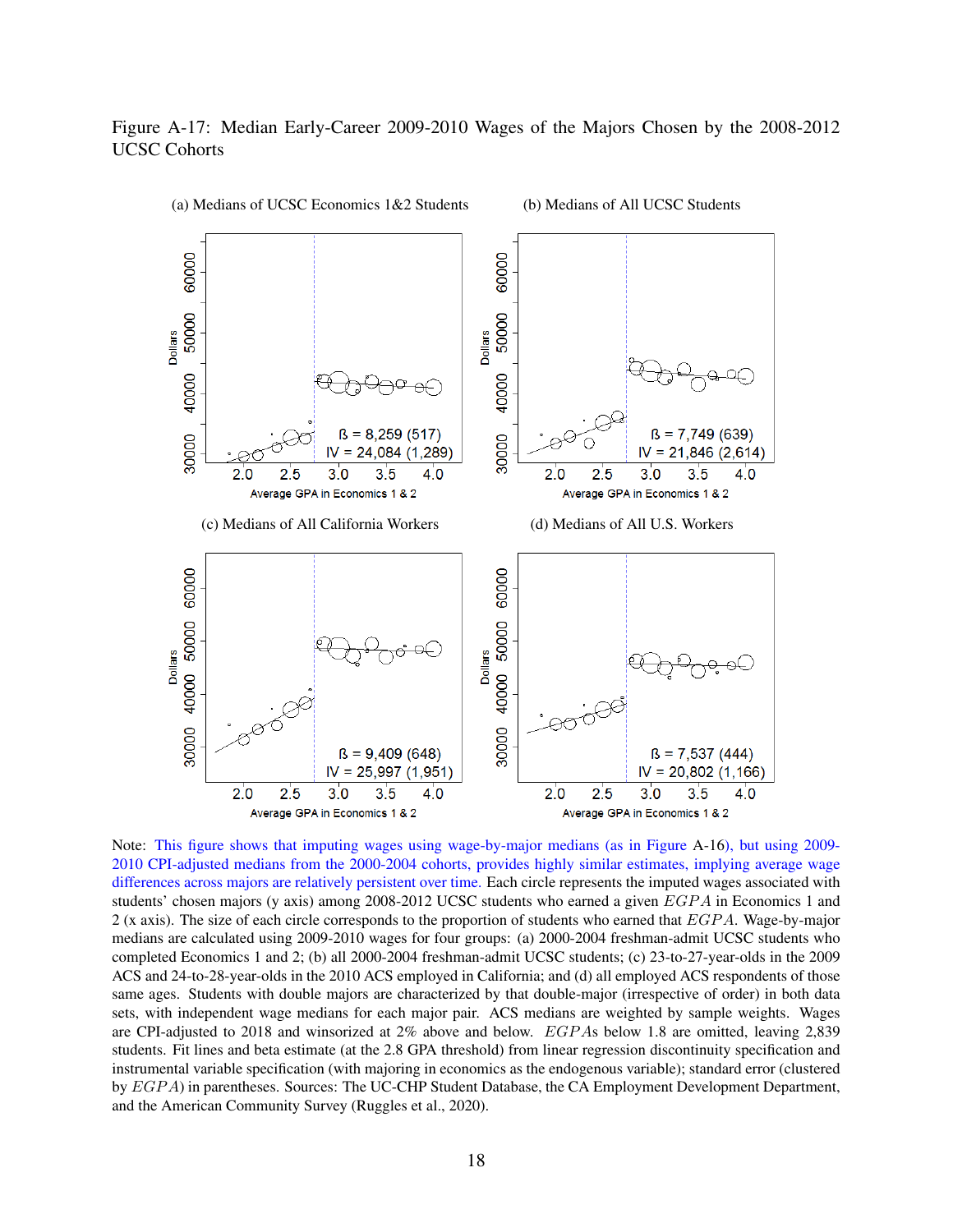Figure A-18: Median Wages in the 2008-2012 UCSC Cohorts' Chosen Majors, Imputed from States Dissimilar to California



Note: This figure shows that when wages are imputed for each UCSC student by the median wages of similar-age workers with their same major choice from states with highly-dissimilar college-educated labor markets from California's, economics majors do not have higher average wages than college graduates with the second-choice majors chosen by policy compliers below UCSC's GPA threshold. Panel (a) shows the 15 states most-dissimilar from California in distance on the first two principal components of college-educated employment shares by industry, measured using the full ACS industry codes of the 23-to-27-year-old respondents in the 2017 ACS and 24-to-28-yearolds in the 2018 ACS. In Panel (b), each circle represents the imputed wages associated with students' chosen majors (y axis) among 2008-2012 UCSC students who earned a given  $EGPA$  in Economics 1 and 2 (x axis). The size of each circle corresponds to the proportion of students who earned that  $EGPA$ . Wage-by-major medians are calculated using the 2017-2018 wages of all employed ACS respondents of those same ages who reside in one of the fifteen states mostdissimilar from California. Students with double majors are characterized by that double-major (irrespective of order) in both data sets, with independent wage medians for each major pair. ACS medians are weighted by sample weights. Wages are CPI-adjusted to 2018 and winsorized at 2% above and below. EGP As below 1.8 are omitted, leaving 2,839 students. Fit lines and beta estimate (at the 2.8 GPA threshold) from linear regression discontinuity specification and instrumental variable specification (with majoring in economics as the endogenous variable); standard error (clustered by EGP A) in parentheses. Sources: The UC-CHP Student Database and the American Community Survey [\(Ruggles](#page--1-1) [et al.,](#page--1-1) [2020\)](#page--1-1).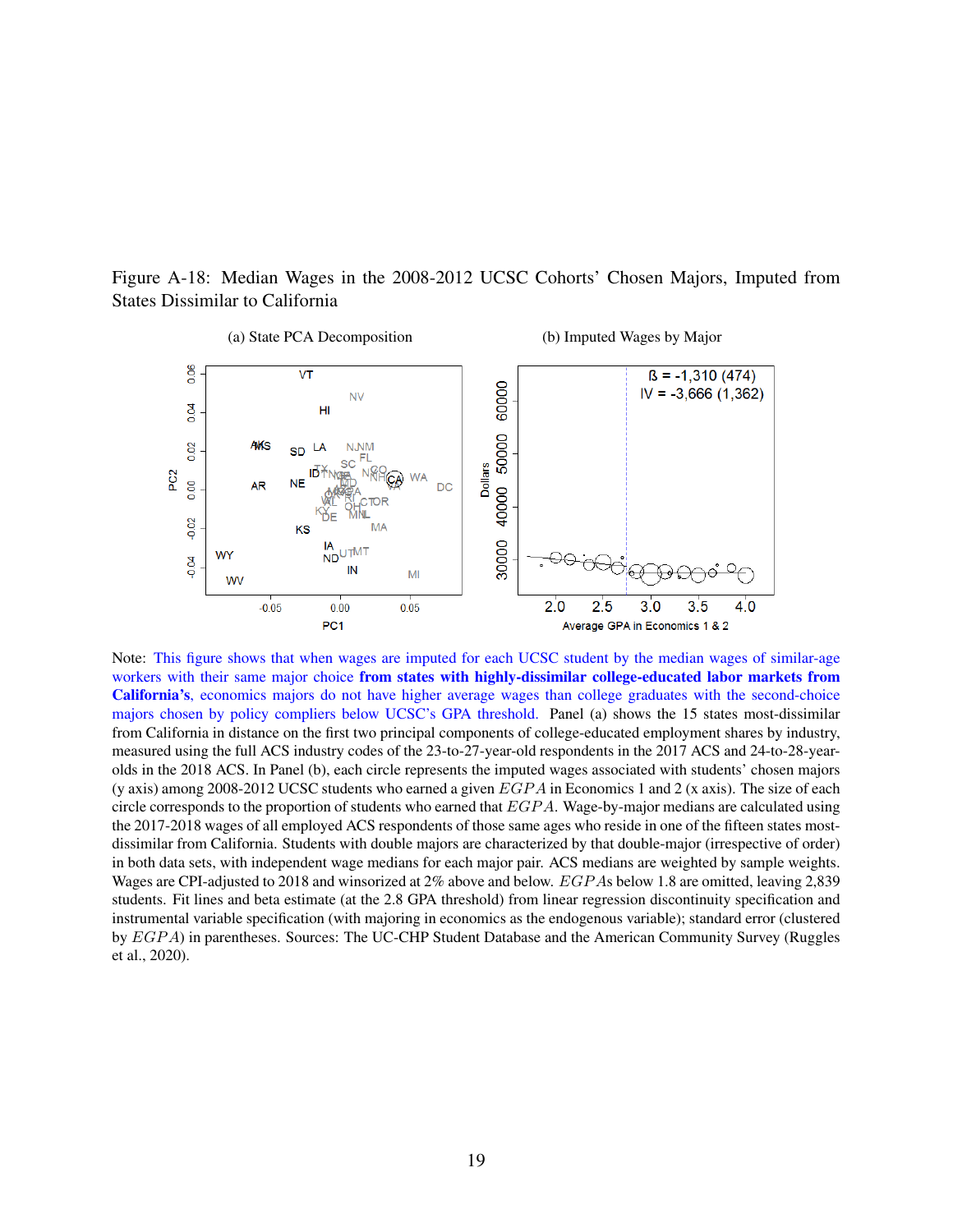|                  | Major in<br>Economics | All       | Predicted Wages by Demographics<br>Emp. 17-18 | UCUES     | 2017-2018<br>Wages | 2017-2018<br>Log Wages | 2017-2018<br>CA Employ. |
|------------------|-----------------------|-----------|-----------------------------------------------|-----------|--------------------|------------------------|-------------------------|
| <b>Baseline</b>  | 36.1                  | $-15.0$   | 998.9                                         | $-15.0$   | 7,989              | 0.21                   | 4.1                     |
|                  | (2.7)                 | (392.3)   | (733.9)                                       | (392.3)   | (1,885)            | (0.05)                 | (1.0)                   |
| Quadratic        | 31.8                  | $-114.6$  | 405.9                                         | $-114.6$  | 12,584             | 0.29                   | 2.8                     |
| Run. Var.        | (5.5)                 | (661.4)   | (839.2)                                       | (661.4)   | (2,979)            | (0.07)                 | (1.8)                   |
| Detailed         | 35.2                  | $-288.1$  | $-159.4$                                      | $-288.1$  | 8,579              | 0.19                   | 4.7                     |
| Covariates       | (4.4)                 | (258.2)   | (504.8)                                       | (258.2)   | (2,599)            | (0.08)                 | (2.8)                   |
| Narrow           | 37.5                  | $-346.2$  | $-766.2$                                      | $-346.2$  | 12,336             | 0.31                   | 3.9                     |
| <b>Bandwidth</b> | (4.3)                 | (821.1)   | (951.6)                                       | (821.1)   | (3, 242)           | (0.07)                 | (2.2)                   |
| "Honest"         | 29.4                  | 554.3     | 2,590.3                                       | 554.3     | 10,977             | 0.18                   | 4.3                     |
| Local Lin.       | (7.9)                 | (1,047.5) | (2,357.2)                                     | (1,047.5) | (5,020)            | (0.15)                 | (5.5)                   |

Table A-1: Alternative RD Model Specifications for Figures [1](#page--1-2) and [2](#page--1-0)

Note: This table shows that the results presented in Figures [1](#page--1-2) and [2](#page--1-0) are highly robust to alternative regression specifications, though the conservative "honest" local linear estimation on log wages estimates a statistically-insignificant effect on log wages (because its wide bandwidth just includes  $EGPA = 2.35$ , which has unexpectedly high wages). Regression discontinuity specifications estimating the reduced-form effect of economics major access on major choice and labor market outcomes for 2008-2012 UCSC students who completed Economics 1 and 2. Baseline specification is the beta coefficient from a regression discontinuity OLS model linear in the running variable (Econ  $EGPA$ ). The second specification includes quadratic terms in the running variable on either side of the threshold. The third specification includes linear running variable terms along with gender-ethnicity indicators, cohort indicators, and high school indicators. The fourth specification includes linear running variable terms but restricts the sample to within 0.5 EGPA points of the threshold, resulting in 10 available EGPAs. The fifth specification estimates "honest" local linear RD coefficients with optimal bandwidth, triangular kernel, and an assumed constant bound on the second derivative of the conditional expectation function following [Kolesár and Rothe](#page--1-3) [\(2018\)](#page--1-3). "Major in economics" indicates declaring any of UCSC's three economics major tracks: economics, global economics, or business management economics. "Predicted Wages by Demographics" estimates each student's predicted wages by a linear regression (among 2008-2012 UCSC students outside the main sample) of 2017-2018 wages on gender-ethnicity indicators, residency status, and third-order polynomials in SAT score and mean ZIP Code income. The effects on predicted wages are included for three samples: the full sample, those who are employed in 2017-2018, and those who complete the UCUES survey in their junior or senior year (see Figure [A-3\)](#page-3-0). 2017-2018 wages are the mean in EDD-covered California wages in those years, omitting zeroes. Wages are CPI-adjusted to 2018 and winsorized at 2% above and below. Employment is defined as earning non-zero EDD wages in either 2017 or 2018. EGPAs below 1.8 are omitted, leaving 2,839 students in the sample (2,446 with observed wages). All standard errors are clustered by the 20 available EGP As earned by students in Economics 1 and 2.

Sources: The UC-CHP Student Database and the CA Employment Development Department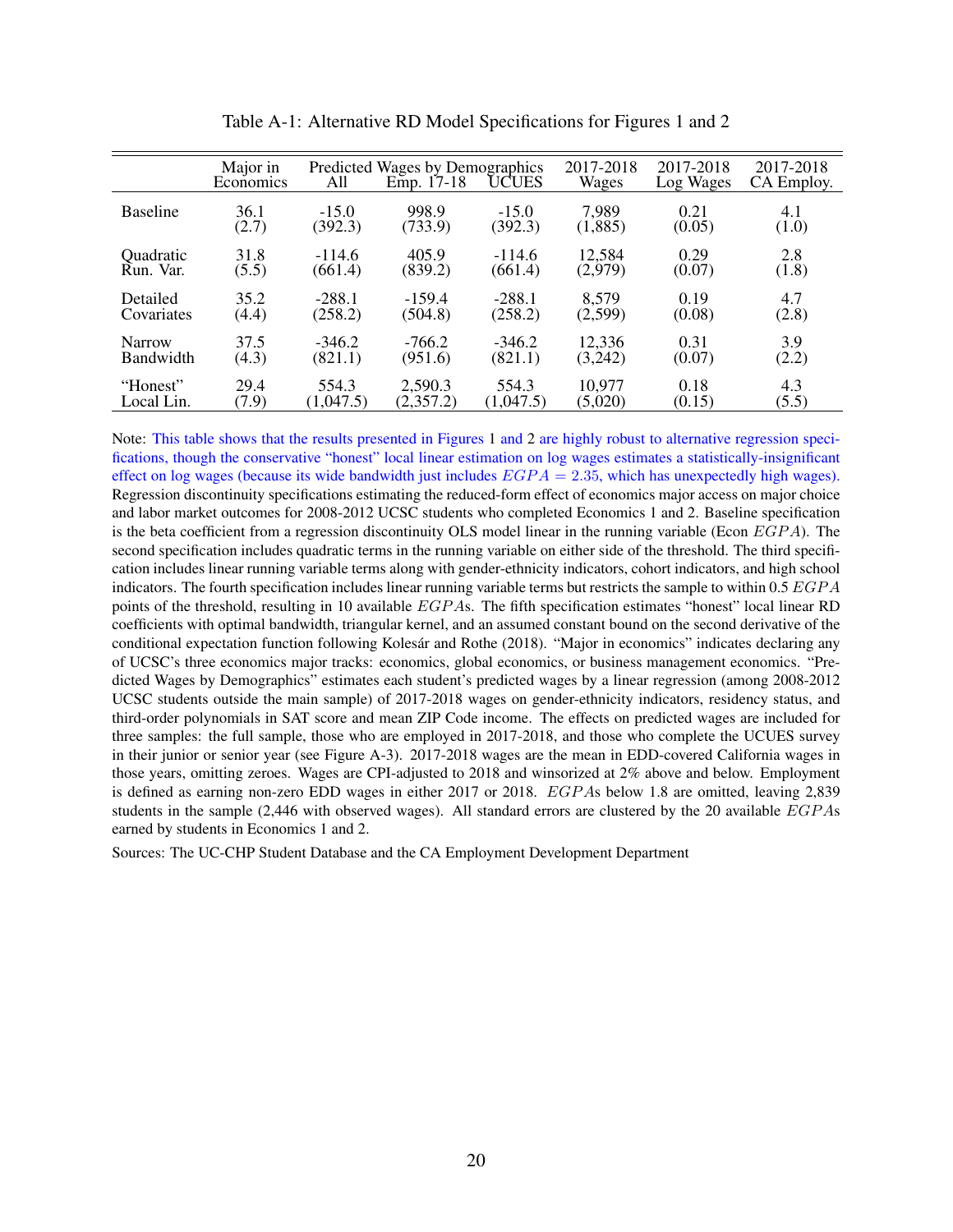|                 | College    | Degree  | Years   | Grad.     | Median     | # Hours/Week | #Econ.  |
|-----------------|------------|---------|---------|-----------|------------|--------------|---------|
|                 | <b>GPA</b> | Attain. | Enr.    | Deg. Enr. | Class Size | Studying     | Courses |
| <b>Baseline</b> | $-0.05$    | $-0.4$  | 0.00    | $-2.3$    | 7.0        | 0.4          | 4.7     |
|                 | (0.02)     | (1.5)   | (0.05)  | (2.2)     | (2.3)      | (0.8)        | (0.3)   |
| Quadratic       | 0.00       | $-3.8$  | $-0.07$ | $-2.8$    | 6.5        | 0.8          | 4.0     |
| Run. Var.       | (0.03)     | (2.1)   | (0.08)  | (4.1)     | (4.0)      | (1.3)        | (0.6)   |
| Detailed        | $-0.05$    | $-1.6$  | $-0.06$ | $-2.5$    | 9.1        | 0.3          | 4.6     |
| Covariates      | (0.02)     | (1.9)   | (0.05)  | (4.8)     | (2.3)      | (0.8)        | (0.5)   |
| <b>Narrow</b>   | $-0.02$    | $-2.6$  | $-0.09$ | $-1.4$    | 7.2        | $-0.0$       | 4.4     |
| Bandwidth       | (0.03)     | (2.0)   | (0.06)  | (3.8)     | (3.4)      | (1.3)        | (0.4)   |
| "Honest"        | $-0.00$    | 1.3     | 0.07    | 1.3       | 12.0       | 0.5          | 2.9     |
| Local Lin.      | (0.05)     | (3.6)   | (0.13)  | (6.2)     | (6.8)      | (2.7)        | (1.4)   |

Table A-2: Alternative RD Model Specifications for Figure 4

Note: This table shows that the results presented in Figure 4 are highly robust to alternative regression specifications. Regression discontinuity specifications estimating the reduced-form effect of economics major access on educational outcomes for 2008-2012 UCSC students who completed Economics 1 and 2. Baseline specification is the beta coefficient from a regression discontinuity OLS model linear in the running variable (Econ  $EGPA$ ). The second specification includes quadratic terms in the running variable on either side of the threshold. The third specification includes linear running variable terms along with gender-ethnicity indicators, cohort indicators, and high school indicators. The fourth specification includes linear running variable terms but restricts the sample to within  $0.5 EGPA$  points of the threshold, resulting in 10 available EGP As. The fifth specification estimates "honest" local linear RD coefficients with optimal bandwidth, triangular kernel, and an assumed constant bound on the second derivative of the conditional expectation function following [Kolesár and Rothe](#page--1-3) [\(2018\)](#page--1-3). College GPA includes all courses and is weighted by units. Degree attainment measured in 2019 and includes degrees earned at other institutions (by students who transfer away from UCSC) measured in NSC. Years enrolled measures the number of academic years (of the seven following high school graduation) in which the student is observed as enrolled in NSC but has not yet earned a Bachelor's degree. Graduate degree enrollment indicates having enrolled in a graduate degree (measured in NSC) within seven years of high school graduation. Median class size measured by course department, number, and term. Number of hours studying per week measured among 789 in-sample UCUES survey respondents in their third or fourth year (the survey is biannual). Number of economics courses measures the number of courses listed on the student's transcript as having been taught in the Department of Economics. All standard errors are clustered by the 20 available EGPAs earned by students in Economics 1 and 2, with the sample restricted to EGP As above 1.8.

Sources: The UC-CHP Student Database, the Student Experience in the Research University (SERU) database, and the National Student Clearinghouse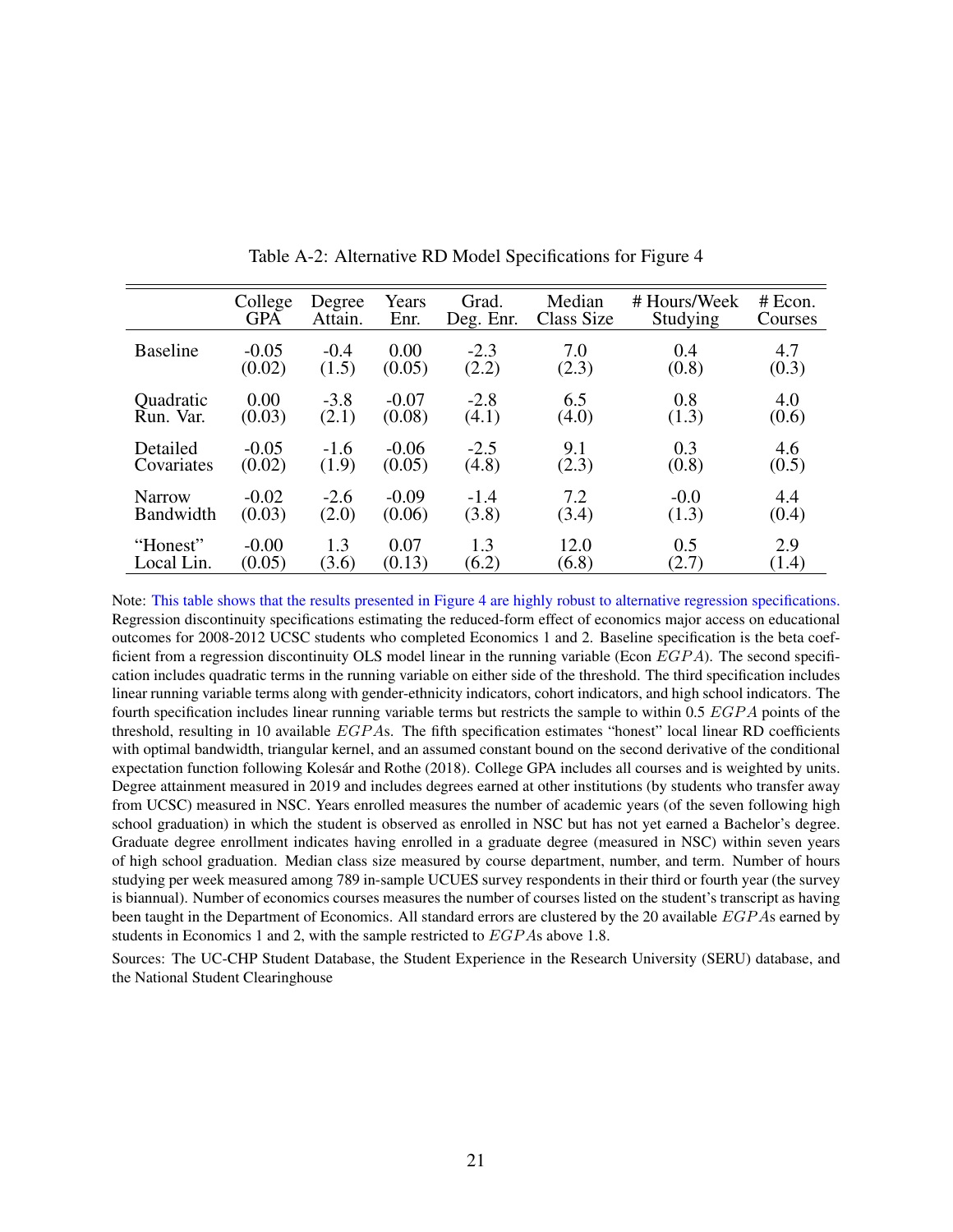|                 | Intend. In<br>$Bus/Fin^{\dagger}$ | Intend. In<br>Bus/Fin | FIRE and<br>Account. | <b>FIRE</b> | Account. | Imp. UCSC<br>Wages by Ind. |
|-----------------|-----------------------------------|-----------------------|----------------------|-------------|----------|----------------------------|
| <b>Baseline</b> | 16.1                              | 10.8                  | 9.1                  | 6.3         | 3.4      | 3,937                      |
|                 | (6.9)                             | (9.5)                 | (2.3)                | (2.3)       | (1.1)    | (1,166)                    |
| Quadratic       | 24.7                              | 12.3                  | 11.4                 | 10.0        | 3.2      | 6,431                      |
| Run. Var.       | (7.7)                             | (17.5)                | (3.2)                | (2.9)       | (1.7)    | (1, 473)                   |
| Detailed        | 17.0                              | 12.5                  | 9.6                  | 7.1         | 2.4      | 3,471                      |
| Covariates      | (6.9)                             | (8.6)                 | (3.7)                | (4.0)       | (1.3)    | (1,604)                    |
| <b>Narrow</b>   | 18.4                              | 8.9                   | 6.8                  | 4.3         | 3.6      | 7,374                      |
| Bandwidth       | (10.1)                            | (16.7)                | (2.9)                | (2.5)       | (1.5)    | (1,053)                    |
| "Honest"        | 36.9                              | $-13.0$               | 11.0                 | 8.9         | 5.1      | 9,498                      |
| Local Lin.      | (15.9)                            | (14.6)                | (5.3)                | (5.2)       | (3.6)    | (3,387)                    |

Table A-3: Alternative RD Model Specifications for Figure 5

Note: This table shows that the results presented in Figure 5 are highly robust to alternative regression specifications, though some specifications find larger estimates on imputed wages by industry. Regression discontinuity specifications estimating the reduced-form effect of economics major access on educational outcomes for 2008-2012 UCSC students who completed Economics 1 and 2. Baseline specification is the beta coefficient from a regression discontinuity OLS model linear in the running variable (Econ  $EGPA$ ). The second specification includes quadratic terms in the running variable on either side of the threshold. The third specification includes linear running variable terms along with gender-ethnicity indicators, cohort indicators, and high school indicators. The fourth specification includes linear running variable terms but restricts the sample to within 0.5  $EGPA$  points of the threshold, resulting in 10 available EGP As. The fifth specification estimates "honest" local linear RD coefficients with optimal bandwidth, triangular kernel, and an assumed constant bound on the second derivative of the conditional expectation function following [Kolesár and Rothe](#page--1-3) [\(2018\)](#page--1-3). Intended career in business/finance indicates selecting "Business, finance-related professions" on a survey asking "Career hope to eventually have after education complete" (see Appendix A) among 834 in-sample UCUES survey respondents in their second or third year (the survey is biannual). Employment in FIRE and accounting indicates 2017 or 2018 employment in the finance, insurance, and real estate (NAICS codes 52 and 531) or accounting (541211) industries, both of which employ large shares of UCSC economics majors; see Figure [A-5.](#page-23-0) Imputed wages by industry (6-digit NAICS) are calculated as the mean 2017-2018 wages of all 2008-2012 freshmanadmit UCSC students. Imputed wages are CPI-adjusted to 2018 and winsorized at 2% above and below. All standard errors are clustered by the 20 available  $EGPAs$  earned by students in Economics 1 and 2, with the sample restricted to  $EGPAs$  above 1.8. <sup>†</sup> Six 2012 sophomore respondents – economics majors with 2.7  $EGPAs$  – were omitted from estimation; see Figure [A-14.](#page-14-0)

Sources: The UC-CHP Student Database, the Student Experience in the Research University (SERU) database, and the CA Employment Development Department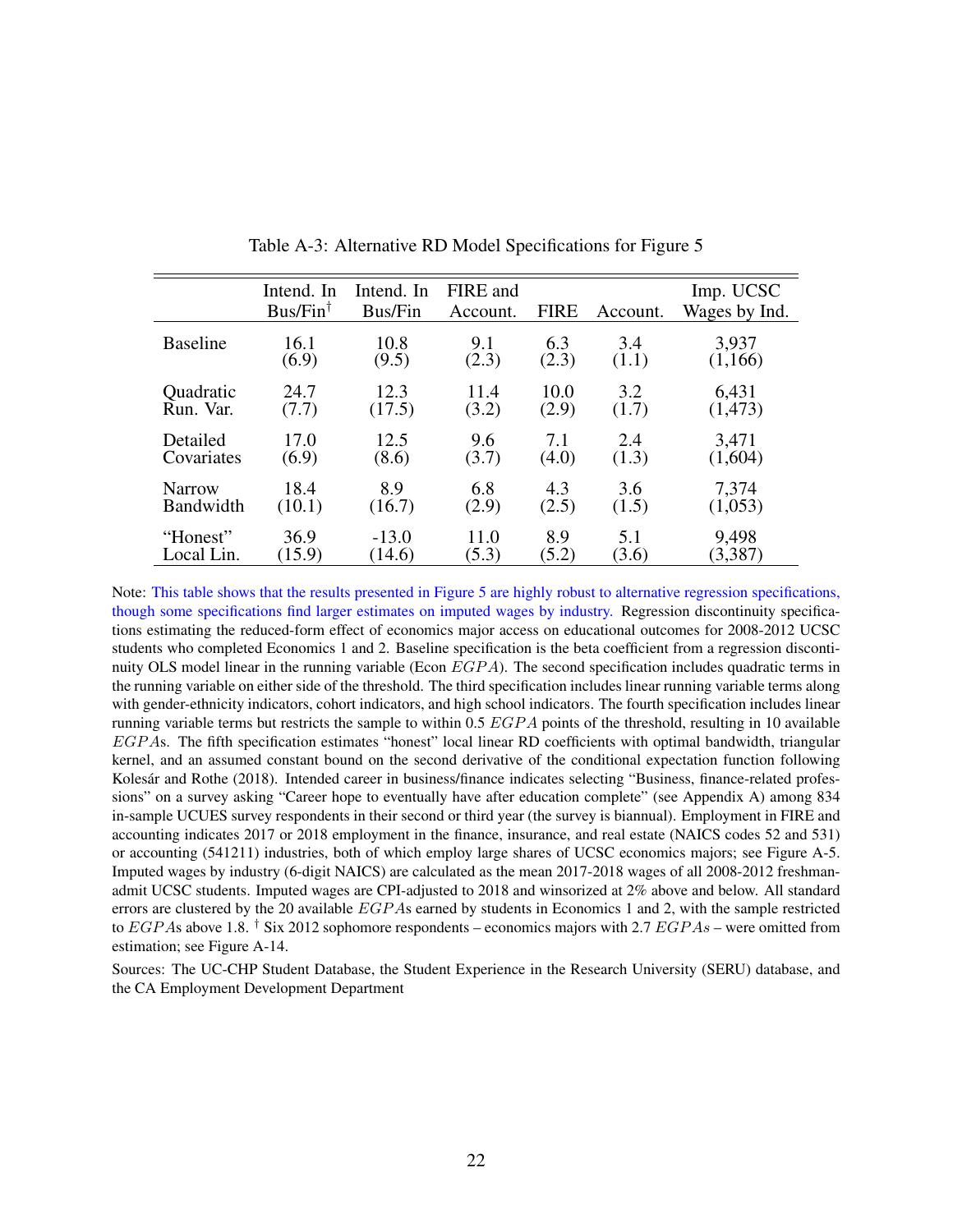|                 | UCSC OLS Coef. |          | Median Wages |                 |         |  |
|-----------------|----------------|----------|--------------|-----------------|---------|--|
|                 | No Cont.       | Controls | <b>UCSC</b>  | CA <sup>.</sup> | U.S.    |  |
| <b>Baseline</b> | 7,178          | 5,579    | 8,065        | 6,945           | 6,728   |  |
|                 | (547)          | (1, 333) | (599)        | (641)           | (422)   |  |
| Quadratic       | 7,731          | 7,491    | 8,100        | 7,250           | 6,969   |  |
| Run. Var.       | (715)          | (1, 475) | (996)        | (1,151)         | (620)   |  |
| Detailed        | 6,693          | 1,778    | 7,727        | 7,082           | 6,592   |  |
| Covariates      | (823)          | (2,123)  | (830)        | (1,018)         | (683)   |  |
| Narrow          | 8,156          | 8,111    | 9,106        | 7,590           | 7,557   |  |
| Bandwidth       | (674)          | (1,360)  | (861)        | (1,001)         | (603)   |  |
| "Honest"        | 8,072          | 6,873    | 8,404        | 7,075           | 6,868   |  |
| Local Lin.      | (1, 894)       | (2,269)  | (1,753)      | (1, 437)        | (1,252) |  |

Table A-4: Alternative RD Model Specifications for Figure [6](#page--1-0)

Note: This table shows that the reduced-form versions of the RD IV estimates presented in Figure [6](#page--1-0) are highly robust to alternative regression specifications. Regression discontinuity specifications estimating the reduced-form effect of economics major access on imputed wages (by college majors) for 2008-2012 UCSC students who completed Economics 1 and 2. Baseline specification is the beta coefficient from a regression discontinuity OLS model linear in the running variable (Econ  $EGPA$ ). The second specification includes quadratic terms in the running variable on either side of the threshold. The third specification includes linear running variable terms along with gender-ethnicity indicators, cohort indicators, and high school indicators. The fourth specification includes linear running variable terms but restricts the sample to within 0.5  $EGPA$  points of the threshold, resulting in 10 available  $EGPAs$ . The fifth specification estimates "honest" local linear RD coefficients with optimal bandwidth, triangular kernel, and an assumed constant bound on the second derivative of the conditional expectation function following [Kolesár and Rothe](#page--1-3) [\(2018\)](#page--1-3). The outcome variables assign each 2008-2012 UCSC student to their corresponding majors' average wage – partitioning students by their set of majors, and in the UCSC no-controls sample using leave-one-out models – and estimates the linear RD IV model on the resulting imputed wages. OLS coefficients from a linear regression of wages on major dummies with or without covariates (gender-ethnicity, cohort year, and high school), partitioning students by majors and omitting Business Management Economics. Median wages calculated by majors for UCSC sample, for the ACS sample of California residents, and for the full ACS sample. See the appendix for UCSC-ACS major mapping. Wages are CPI-adjusted to 2018 and winsorized at 2% above and below. All standard errors are clustered by the 20 available EGP As earned by students in Economics 1 and 2, with the sample restricted to EGP As above 1.8.

Sources: The UC-CHP Student Database, the CA Employment Development Department, and the American Community Survey [\(Ruggles et al.,](#page--1-1) [2020\)](#page--1-1).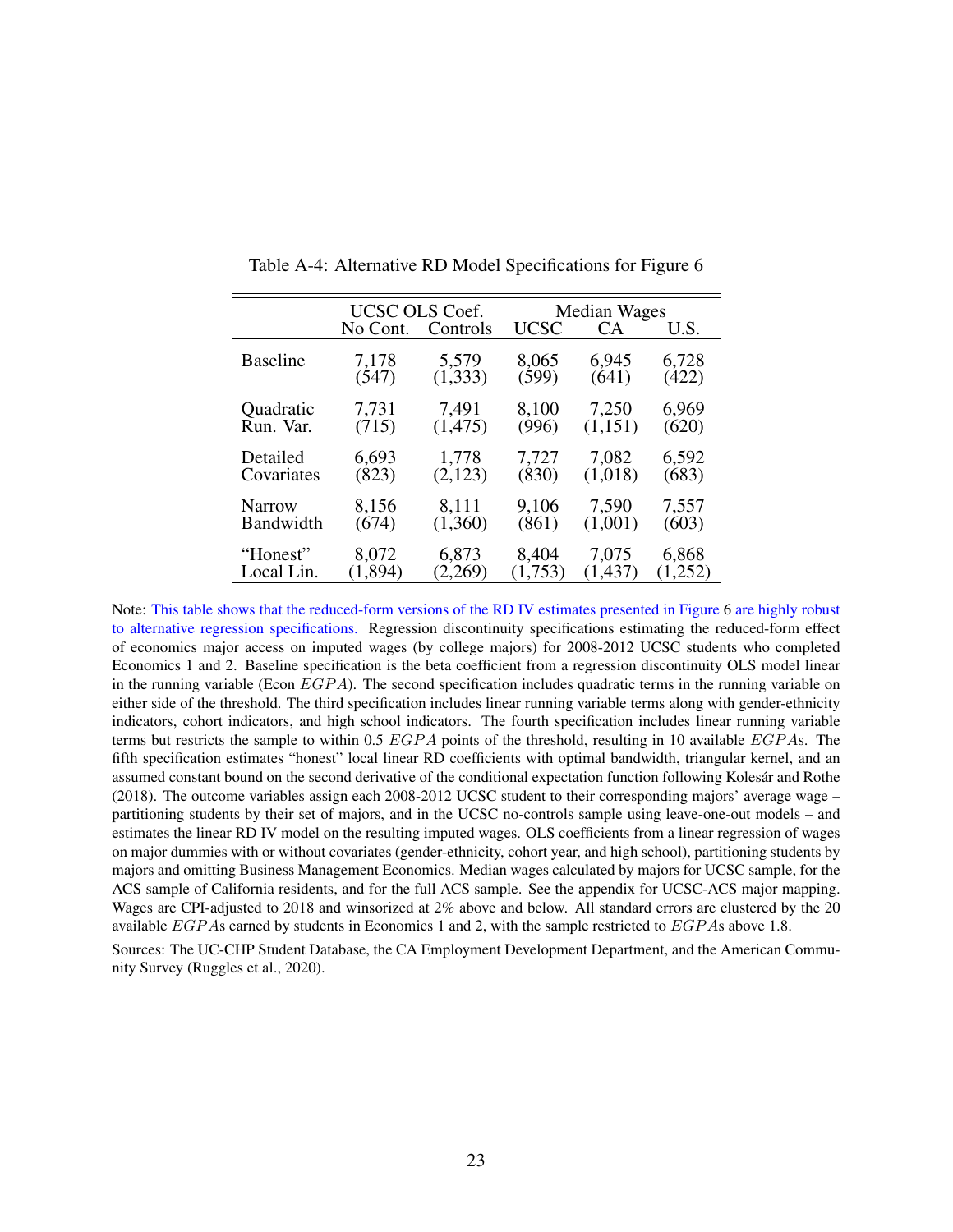<span id="page-23-0"></span>

|                               |                |        | Econ. Maj.  |      | Young Coll. |         |
|-------------------------------|----------------|--------|-------------|------|-------------|---------|
| Two-Digit                     | IV             |        | Share       |      | Work. Share |         |
| <b>NAICS</b> Industry         | Est. $(\beta)$ | (s.e.) | <b>UCSC</b> | U.S. | <b>UCSC</b> | U.S.    |
|                               |                |        |             |      |             |         |
| <b>FIRE</b>                   | 17.2           | (5.4)  | 14.0        | 24.0 | 4.9         | 7.3     |
| Accounting                    | 9.3            | (2.8)  | 10.8        | 3.1  | 1.6         | 1.7     |
| Professional Services         | 5.7            | (10.0) | 32.6        | 18.8 | 20.5        | 12.9    |
| <b>Public Administration</b>  | 4.2            | (4.3)  | 4.2         | 5.8  | 5.3         | 5.2     |
| Construction                  | 4.0            | (2.3)  | 2.0         | 1.5  | 1.3         | 1.9     |
| Transportation                | 4.0            | (2.9)  | 2.2         | 2.5  | 1.6         | 1.6     |
| Management Firms              | 3.5            | (1.5)  | 0.5         | 0.4  | 0.3         | 0.2     |
| Agriculture                   | 2.1            | (2.3)  | 1.6         | 0.5  | 1.2         | 0.6     |
| Manufacturing                 | 1.8            | (6.0)  | 7.6         | 4.5  | 6.5         | 6.6     |
| <b>Utilities</b>              | 1.2            | (1.3)  | 0.6         | 0.4  | 0.3         | 0.5     |
| Admin. Support                | 0.5            | (4.3)  | 10.9        | 2.6  | 10.2        | 2.6     |
| Rental/Leasing                | 0.0            | (1.3)  | 0.7         | 0.4  | 0.5         | 0.4     |
| <b>Arts and Entertainment</b> | $-0.7$         | (3.7)  | 2.4         | 1.6  | 4.3         | $2.8\,$ |
| <b>Other Services</b>         | $-1.0$         | (2.8)  | 2.0         | 2.7  | 4.8         | 3.3     |
| Information                   | $-1.3$         | (10.0) | 9.9         | 3.8  | 7.2         | 3.4     |
| Accomodation and Food         | $-4.1$         | (2.9)  | 5.3         | 3.2  | 8.4         | 4.8     |
| <b>Retail Trade</b>           | $-5.1$         | (8.8)  | 8.2         | 6.8  | 9.9         | 7.9     |
| Education                     | $-8.1$         | (4.0)  | 6.6         | 10.8 | 19.5        | 18.3    |
| <b>Wholesale Trade</b>        | $-8.5$         | (6.6)  | 5.2         | 2.2  | 3.3         | 1.8     |
| Healthcare and Social Assist. | $-8.6$         | (3.4)  | 4.6         | 3.9  | 15.1        | 15.6    |

Table A-5: Changes in 2017-18 Industry

Note: This table shows the two-digit-NAICS industries of 2017-2018 employment most impacted across the 2008- 2012 UCSC economics GPA threshold, with workers flowing most into FIRE and out of education, healthcare and social assistance, and (noisily) wholesale trade, along with the worker shares at UCSC and across the country (for economics majors and all college graduates). Columns one and two show estimates from instrumental variable regression discontinuity specifications of indicators for 2017 or 2018 employment in each two-digit NAICS industry on economics major choice (instrumented by the 2.8  $EGPA$  threshold; standard error (clustered by  $EGPA$ ) in parentheses. The remaining columns show the proportion of 2008-2012 UCSC students or 23-to-28-year-old 2017-2018 ACS respondents employed (in 2017-2018) in each industry, overall and among economics majors. The following NAICS codes are combined for similarity: 52/531 (FIRE), 31/32/33 (manufacturing), 44/45 (retail trade), and 48/49 (transportation). Accounting (541211, or 5412 in the ACS) is separated out from professional services. Employment industry is the reported NAICS code of an individual's highest-paying position in the year's fourth quarter.

Sources: The UC-CHP Student Database, the CA Employment Development Department, and the American Community Survey [\(Ruggles et al.,](#page--1-1) [2020\)](#page--1-1).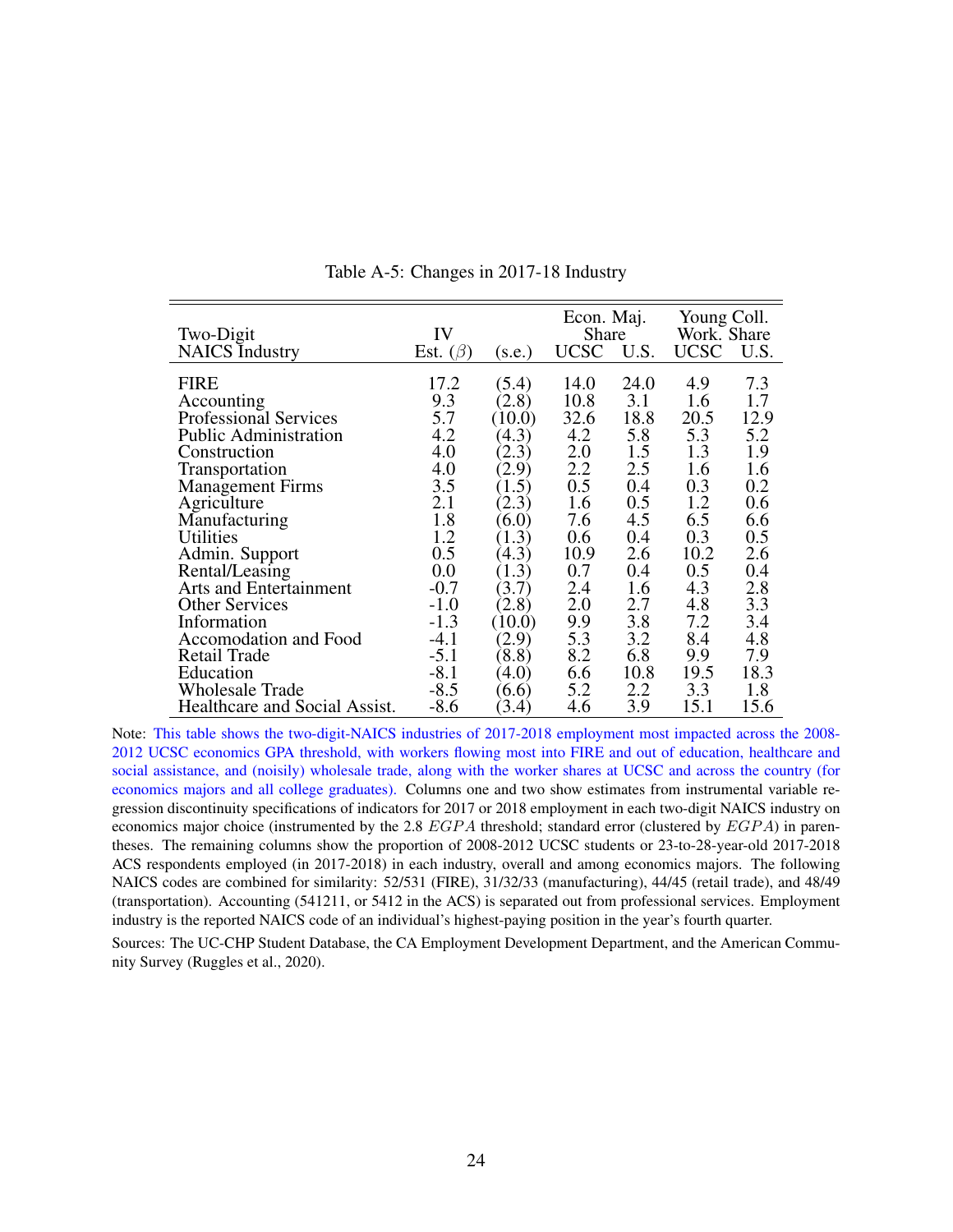| Major                                                                          | % of Grads<br><b>UCSC</b> | U.S.             | $\Delta$ Among<br>Comp. $(\% )$ | UCSC OLS Coef.<br>No Cont. | Controls              | <b>UCSC</b>      | <b>Median Wages</b><br><b>CA</b> | U.S.   |
|--------------------------------------------------------------------------------|---------------------------|------------------|---------------------------------|----------------------------|-----------------------|------------------|----------------------------------|--------|
| Psychology                                                                     | 12.9                      | 6.4              | $-20.4$<br>(4.3)                | $-26.088$<br>(1,146)       | $-24.160$<br>(1, 253) | 33,875           | 30,661                           | 30,000 |
| <b>Environmental Studies</b>                                                   | 6.1                       | 0.8              | $-14.1$<br>(6.8)                | $-24.602$<br>(1, 473)      | $-23.561$<br>(1,609)  | 38,135           | 40,606                           | 33,915 |
| Tech. & Info. Mgmt.                                                            | 1.2                       | 0.2              | $-11.6$<br>(1.5)                | 3.410<br>(2,682)           | 1.183<br>(2,698)      | 61,672           | 48,000                           | 49,871 |
| Sociology                                                                      | 6.0                       | 1.7              | $-9.8$<br>(2.4)                 | $-22.014$<br>(1,341)       | $-19.316$<br>(1, 543) | 37,024           | 35,055                           | 32,000 |
| Film and Dig. Media                                                            | 3.4                       | 0.7              | $-8.0$<br>(2.7)                 | $-28,599$<br>(1,638)       | $-25.241$<br>(1,845)  | 30,685           | 30,594                           | 28,617 |
| <b>Legal Studies</b>                                                           | 2.6                       | 0.2              | $-7.7$<br>(1.8)                 | $-14.636$<br>(1,897)       | $-13.140$<br>(2,054)  | 42,500           | 46,828                           | 34,749 |
| Mathematics                                                                    | 2.0                       | 1.4              | $-6.5$<br>(3.0)                 | $-17,446$<br>(2,256)       | $-12.911$<br>(2,590)  | 44,577           | 50,000                           | 38,899 |
| Latin Amer. Studies                                                            | 2.0                       | 0.7              | $-5.1$<br>(1.2)                 | $-28,369$<br>(2,846)       | $-21.465$<br>(3,160)  | 35,112           | 32,007                           | 30,661 |
| Art                                                                            | 3.6                       | 1.0              | $-3.9$<br>(1.5)                 | $-34.687$<br>(1,809)       | $-31,265$<br>(1,932)  | 25,641           | 30,661                           | 28,000 |
| Anthropology<br>.                                                              | 4.7                       | 0.7              | $-3.6$<br>(1.8)                 | $-26,810$<br>(1,556)       | $-26,426$<br>(1,854)  | 32,032           | 26,711                           | 25,551 |
| Economics                                                                      | 3.4                       | 2.4              | 4.0<br>(8.9)                    | $-8.071$<br>(1,623)        | $-7.085$<br>(1,737)   | 50.317           | 55,560                           | 50,000 |
| <b>Global Economics</b>                                                        | 0.9                       |                  | 5.9<br>(1.7)                    | $-5.848$<br>(2,947)        | $-7.788$<br>(3,085)   | 53.689           | 55,560                           |        |
| Bus. Mgmt. Economics                                                           | 7.1                       | 0.2              | 90.1<br>(8.2)                   |                            |                       | 61,872           | 54,538                           | 48,025 |
| Weighted Sum by UCSC Major Shares<br>RD IV Estimate on Imputed Wages by Majors |                           | 20.039<br>19,247 | 18.073<br>17,461                | 21,287<br>22,171           | 17.436<br>19,293      | 15,385<br>18,794 |                                  |        |

Table A-6: Counterfactual Major Choice and Average Wages by Major

Note: This table presents the statistics used to generate Figure [6,](#page--1-0) showing that observational average differences in early-career earnings – at the university, state, or national level, and in the presence or absence of control variables – well-approximate the causal estimate of the wage return to economics for policy compliers near the GPA threshold. This table presents shares and average wages by major among 2008-2012 UCSC students (in 2017-2018) and 2017- 2018 ACS respondents (age 23-28), along with estimates of the difference between the average wages of majors chosen by above-threshold policy compliers and average wages of their counterfactual majors. Columns 1 and 2 present the proportion of students who choose each major in each sample. The third column shows the change in major choice at the GPA threshold estimated using the linear RD IV specification described in the text; majors are ordered by this column, with those outside the top ten (and bottom three) omitted from the table. OLS coefficients from a linear regression of wages on major dummies with or without covariates (gender-ethnicity, SAT score, ZIP Code average AGI, cohort year, and high school), partitioning students by major (choosing higher-earning major among in-sample single majors for multi-major students) and omitting Business Management Economics. Median wages calculated by higher-earning major for UCSC sample and full ACS sample. "Weighted Sum Using UCSC Major Shares" shows the difference between the weighted sum of Econ wage values by the share of UCSC students in that major (using highest-earning majors) and that of non-Econ wage values. "RD IV Estimate on Imputed Wages" assigns each 2008-2012 UCSC student to their corresponding majors' average wage – now partitioning students by their set of majors (not their higher-earning major), and in the UCSC no-controls sample using leave-one-out averages – and estimates the linear RD IV model on the resulting imputed wages. The ACS does not have separate major categories for Economics and Global Economics; see the appendix for UCSC-ACS major mapping. Wages are CPI-adjusted to 2018 and winsorized at 2% above and below. Sources: The UC-CHP Student Database, the CA Employment Development Department, and the American Community Survey [\(Ruggles et al.,](#page--1-1) [2020\)](#page--1-1).